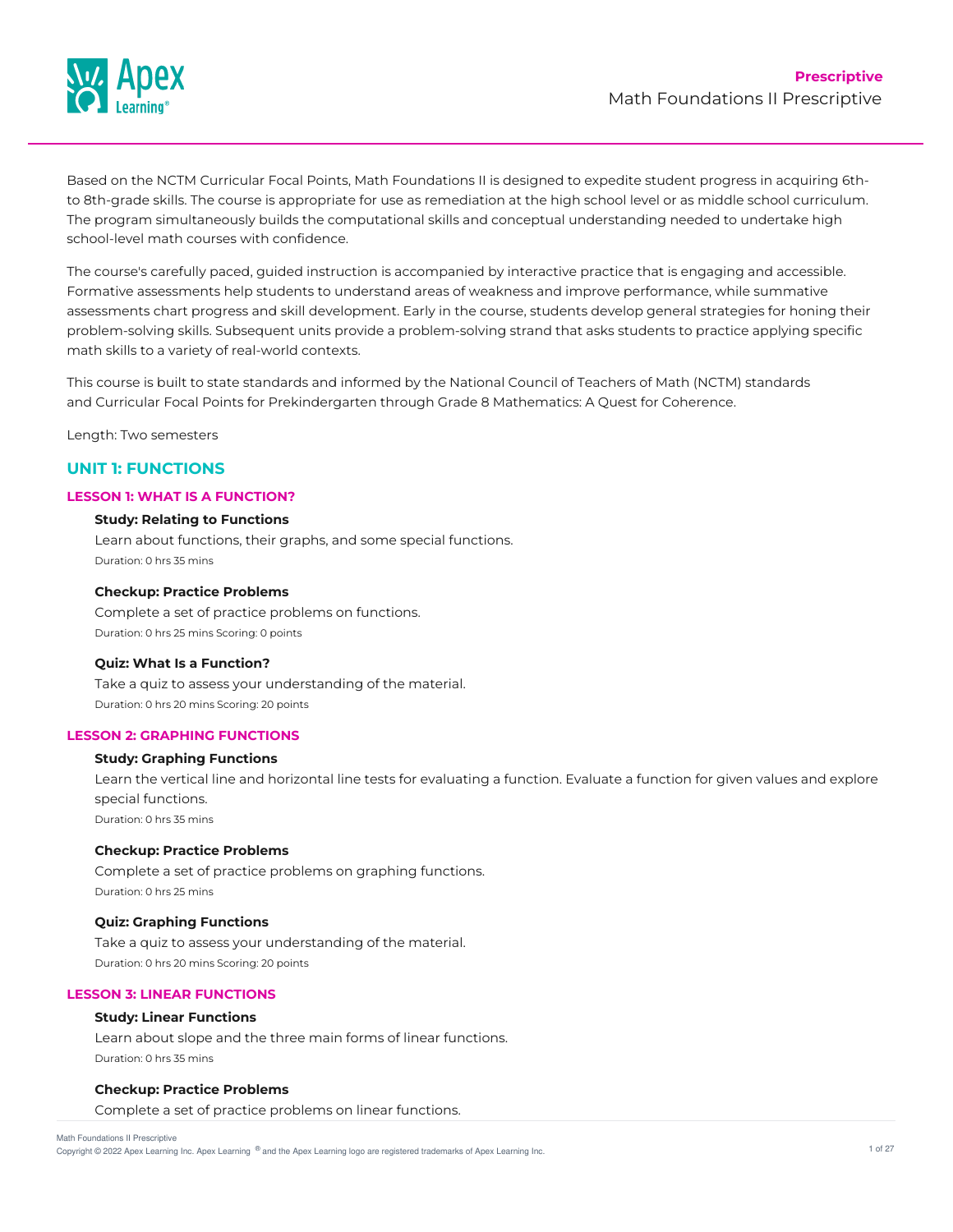Duration: 0 hrs 25 mins

## **Quiz: Linear Functions**

Take a quiz to assess your understanding of the material. Duration: 0 hrs 20 mins Scoring: 20 points

# **LESSON 4: LINEAR EQUATIONS AND INEQUALITIES**

# **Study: Linear Equations and Inequalities**

Learn how to solve linear equations and inequalities. Duration: 0 hrs 35 mins

# **Checkup: Practice Problems**

Complete a set of practice problems on linear equations and inequalities. Duration: 0 hrs 25 mins

# **Quiz: Linear Equations and Inequalities**

Take a quiz to assess your understanding of the material. Duration: 0 hrs 20 mins Scoring: 20 points

# **LESSON 5: LINEAR SYSTEMS**

# **Study: Finding the Point of Intersection**

Find the point of intersection of linear systems using algebra, graphing, and matrices. Duration: 0 hrs 35 mins

# **Study: Connection to Business: Linear Programming**

Learn how businesses solve problems using linear programming. Duration: 0 hrs 35 mins

# **Checkup: Practice Problems**

Complete a set of practice problems on linear systems. Duration: 0 hrs 25 mins

# **Quiz: Linear Systems**

Take a quiz to assess your understanding of the material. Duration: 0 hrs 20 mins Scoring: 20 points

# **LESSON 6: LINEAR AND NONLINEAR FUNCTIONS**

## **Study: Linear and Nonlinear Functions**

Learn about linear and nonlinear functions. Duration: 0 hrs 35 mins Scoring: 0 points

## **Checkup: Practice Problems**

Check your understanding of the lesson. Duration: 0 hrs 25 mins Scoring: 0 points

# **Quiz: Linear and Nonlinear Functions**

Take a quiz to check your understanding of what you have learned. Duration: 0 hrs 20 mins Scoring: 20 points

# **LESSON 7: LINEAR AND EXPONENTIAL GROWTH**

# **Study: Linear and Exponential Growth**

Learn to identify the graphs of linear and nonlinear functions, use the horizontal line test to evaluate functions, and explore special functions. Duration: 0 hrs 35 mins Scoring: 0 points

# **Checkup: Practice Problems**

Check your understanding of the lesson.

Duration: 0 hrs 25 mins Scoring: 0 points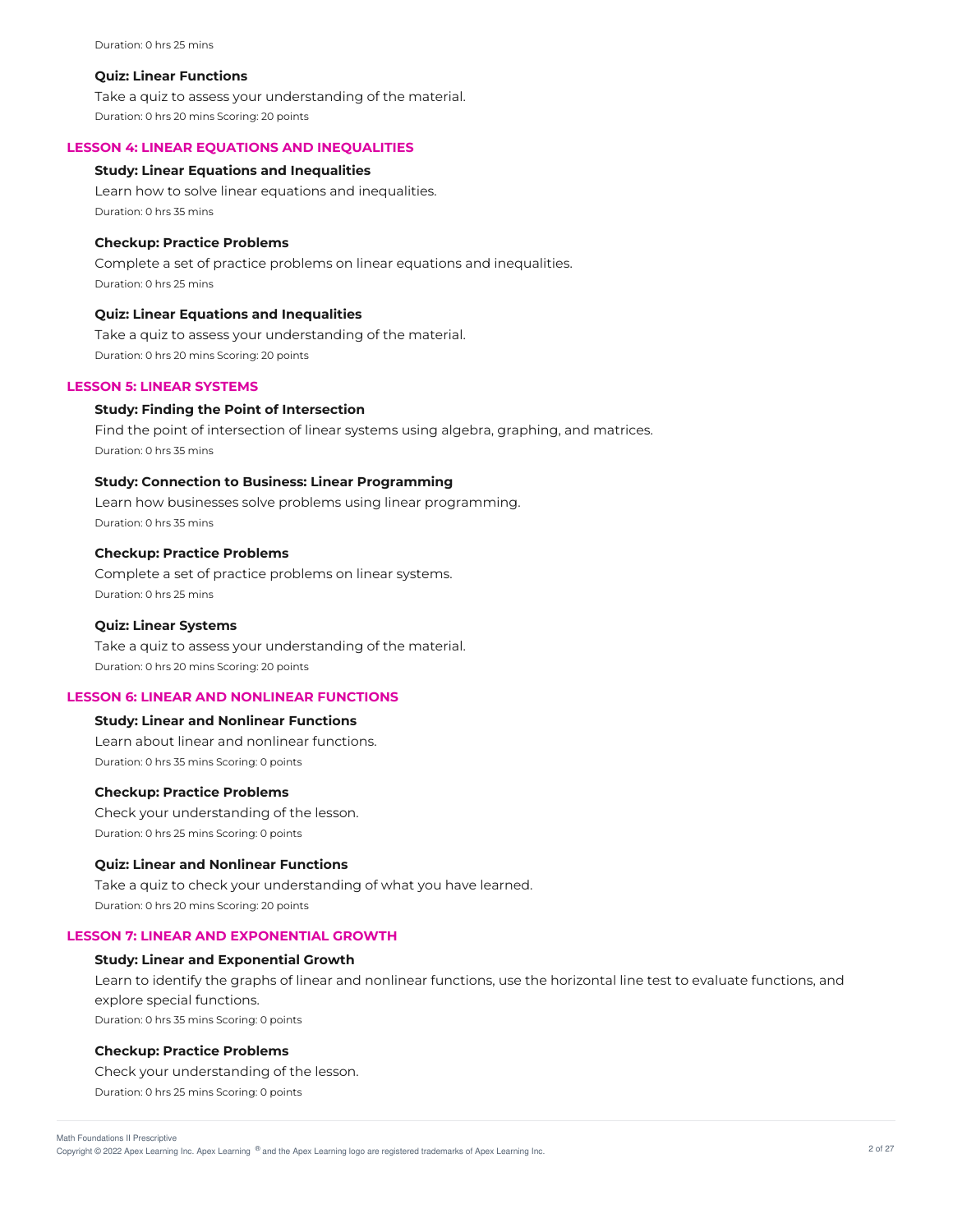### **Quiz: Linear and Exponential Growth**

Take a quiz to check your understanding of what you have learned. Duration: 0 hrs 20 mins Scoring: 20 points

#### **LESSON 8: ARITHMETIC OF FUNCTIONS**

## **Study: Arithmetic of Functions**

Learn how to add, subtract, multiply, divide, and compose functions. Duration: 0 hrs 35 mins

#### **Checkup: Practice Problems**

Complete a set of practice problems on the arithmetic of functions. Duration: 0 hrs 25 mins

## **Quiz: Arithmetic of Functions**

Take a quiz to assess your understanding of the material. Duration: 0 hrs 20 mins Scoring: 20 points

#### **LESSON 9: FUNCTIONS WRAP-UP**

#### **Review: Functions Practice Problems**

Check your understanding of the unit.

Duration: 0 hrs 30 mins Scoring: 0 points

### **Test (CS): Functions**

Take a computer-scored test to check what you have learned in this unit. Duration: 0 hrs 40 mins Scoring: 50 points

# **UNIT 2: EXPONENTIAL FUNCTIONS**

#### **LESSON 1: TYPES OF NUMBERS**

### **Study: Types of Numbers**

Learn about different types of real numbers, including exponents decimals and percents. Compare numbers of different types and formats using a number line. Duration: 0 hrs 35 mins Scoring: 0 points

#### **Checkup: Practice Problems**

Complete a set of practice problems to hone your calculation skills. Duration: 0 hrs 25 mins Scoring: 0 points

### **Quiz: Types of Numbers**

Take a quiz to assess your understanding of the material. Duration: 0 hrs 20 mins Scoring: 20 points

#### **LESSON 2: EXPONENTS**

#### **Study: Exponents**

Evaluate exponential expressions. Use properties to rewrite exponential expressions, including those with rational exponents, and to rewrite radicals using fractional exponents. Duration: 0 hrs 45 mins Scoring: 0 points

#### **Checkup: Practice Problems**

Check your understanding of the lesson. Duration: 0 hrs 25 mins Scoring: 0 points

#### **Quiz: Exponents**

Take a quiz to check your understanding of what you have learned. Duration: 0 hrs 20 mins Scoring: 20 points

## **LESSON 3: EXPONENTIAL FUNCTIONS**

#### **Study: Exponential Functions**

Define an exponential function and explore applications of exponential functions, such as exponential growth and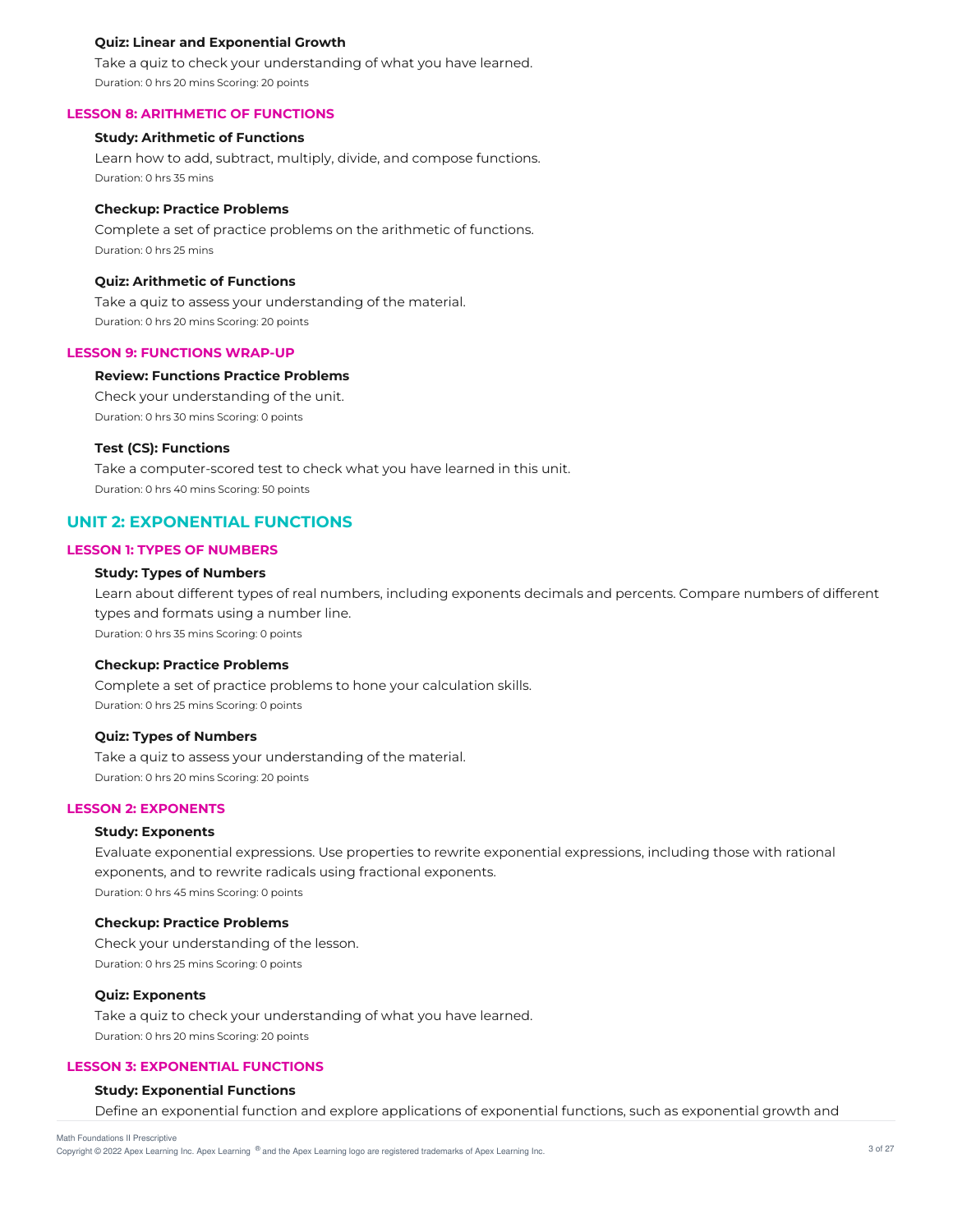decay. Interpret the parts of an exponential expression that represents a real-world context. Duration: 0 hrs 45 mins Scoring: 0 points

### **Checkup: Practice Problems**

Check your understanding of the lesson. Duration: 0 hrs 25 mins Scoring: 0 points

#### **Quiz: Exponential Functions**

Take a quiz to check your understanding of what you have learned. Duration: 0 hrs 20 mins Scoring: 20 points

#### **Study: Simple and Compound Interest**

Learn about simple and compound interest. Duration: 0 hrs 35 mins Scoring: 0 points

### **LESSON 4: GRAPHS OF EXPONENTIAL FUNCTIONS**

### **Study: Graphs of Exponential Functions**

Learn about graphs of exponential functions with different bases. Identify the domain, range and  $y$ -intercept of an exponential function from its equation and from its graph. Use graphs to evaluate exponential functions for given xvalues.

Duration: 0 hrs 45 mins Scoring: 0 points

#### **Checkup: Practice Problems**

Check your understanding of the lesson. Duration: 0 hrs 25 mins Scoring: 0 points

### **Quiz: Graphs of Exponential Functions**

Take a quiz to check your understanding of what you have learned. Duration: 0 hrs 20 mins Scoring: 20 points

## **LESSON 5: EXPONENTS AND EXPONENTIAL FUNCTIONS WRAP-UP**

## **Review: Exponents and Exponential Functions Practice Problems**

Check your understanding of the topics in this unit. Duration: 0 hrs 30 mins Scoring: 0 points

#### **Test (CS): Exponents and Exponential Functions**

Take a computer-scored test to check what you have learned in this unit. Duration: 0 hrs 40 mins Scoring: 50 points

# **UNIT 3: POLYNOMIALS**

# **LESSON 1: WHAT IS A POLYNOMIAL?**

### **Study: What Is a Polynomial?**

Learn the definitions for monomials, polynomials, constants, terms, coefficients, binomials, trinomials, and degree. Learn how to find the degree of polynomials. Duration: 0 hrs 45 mins Scoring: 0 points

#### **Checkup: Practice Problems**

Check your understanding of the lesson. Duration: 0 hrs 25 mins Scoring: 0 points

#### **Quiz: What Is a Polynomial?**

Take a quiz to check your understanding of what you have learned. Duration: 0 hrs 20 mins Scoring: 20 points

# **LESSON 2: ADDING AND SUBTRACTING POLYNOMIALS**

### **Study: Adding and Subtracting Polynomials**

Learn how to add and subtract polynomials by collecting like terms. Practice adding and subtracting polynomials both vertically and horizontally.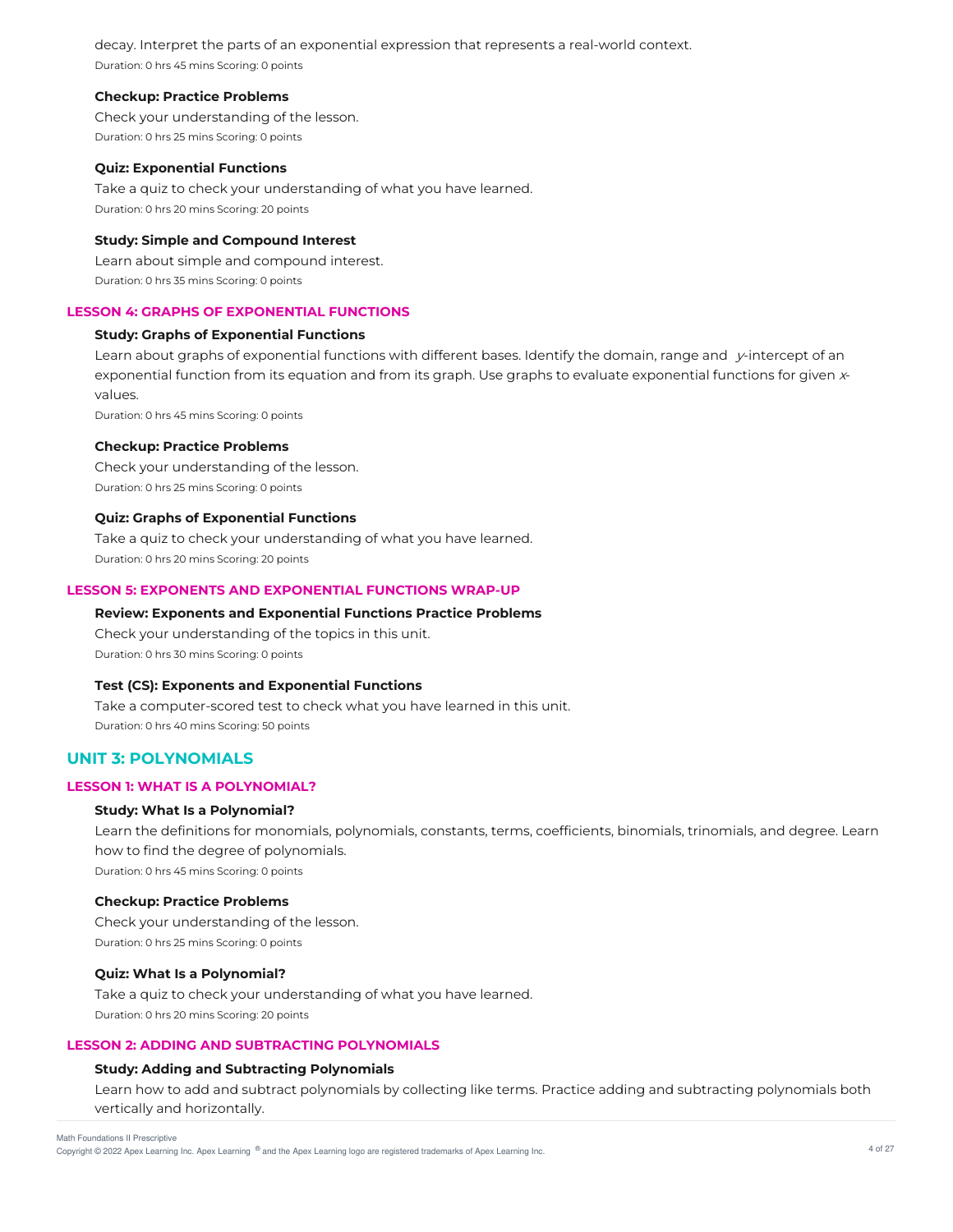#### **Checkup: Practice Problems**

Check your understanding of the lesson. Duration: 0 hrs 25 mins Scoring: 0 points

## **Quiz: Adding and Subtracting Polynomials**

Take a quiz to check your understanding of what you have learned. Duration: 0 hrs 20 mins Scoring: 20 points

# **LESSON 3: MULTIPLYING BINOMIALS**

### **Study: Multiplying Binomials**

Learn how to multiply binomials using the distributive property. Use the FOIL mnemonic to help you multiply binomials. Duration: 0 hrs 45 mins Scoring: 0 points

#### **Checkup: Practice Problems**

Check your understanding of the lesson. Duration: 0 hrs 25 mins Scoring: 0 points

#### **Quiz: Multiplying Binomials**

Take a quiz to check your understanding of what you have learned. Duration: 0 hrs 20 mins Scoring: 20 points

### **LESSON 4: MULTIPLYING POLYNOMIALS**

## **Study: Multiplying Polynomials**

Extend the use of the distributive property to multiply polynomials with more than two terms. Use a table to organize the multiplication of polynomials. Practice multiplying polynomials horizontally and vertically. Duration: 0 hrs 45 mins Scoring: 0 points

#### **Checkup: Practice Problems**

Check your understanding of the lesson. Duration: 0 hrs 25 mins Scoring: 0 points

## **Quiz: Multiplying Polynomials**

Take a quiz to check your understanding of what you have learned. Duration: 0 hrs 20 mins Scoring: 20 points

### **LESSON 5: DIVIDING POLYNOMIALS**

## **Study: Dividing Polynomials**

Learn how to do long division with polynomials. Find out how to divide polynomials with missing terms and divide polynomials with remainders. Duration: 0 hrs 35 mins Scoring: 0 points

#### **Checkup: Practice Problems**

Check your understanding of the lesson. Duration: 0 hrs 25 mins Scoring: 0 points

## **Quiz: Polynomial Long Division**

Take a quiz to check your understanding of what you have learned. Duration: 0 hrs 20 mins Scoring: 20 points

#### **LESSON 6: POLYNOMIALS WRAP-UP**

#### **Review: Polynomials Practice Problems**

Check your understanding of the topics in this unit. Duration: 0 hrs 30 mins Scoring: 0 points

#### **Test (CS): Polynomials**

Take a computer-scored test to check what you have learned in this unit.

Duration: 0 hrs 40 mins Scoring: 50 points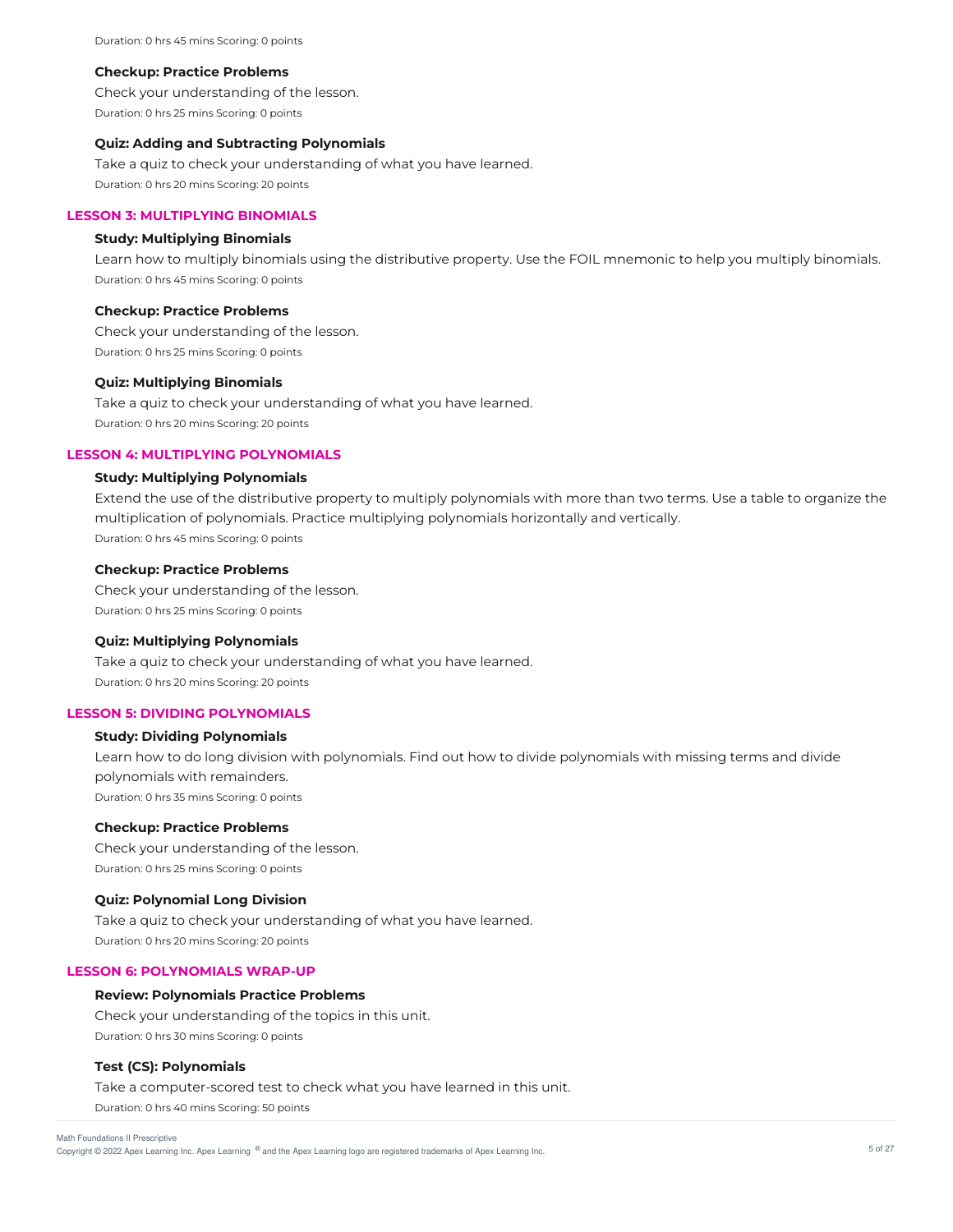# **UNIT 4: FACTORING POLYNOMIALS**

## **LESSON 1: GCF AND FACTORING BY GROUPING**

## **Study: GCF and Factoring by Grouping**

Explore the similarities between factoring numbers and polynomials. Learn how to identify the greatest common factor (GCF) of the terms of a polynomial, and how to use grouping to factor polynomials. Duration: 0 hrs 45 mins Scoring: 0 points

#### **Checkup: Practice Problems**

Check your understanding of the lesson. Duration: 0 hrs 25 mins Scoring: 0 points

## **Quiz: GCF and Factoring by Grouping**

Take a quiz to check your understanding of what you have learned. Duration: 0 hrs 20 mins Scoring: 20 points

### LESSON 2: **FACTORING**  $X^2$  +  $BX$  +  $C$

#### **Study: Factoring**  $x^2 + bx + c$

Learn the definition of a quadratic trinomial. Learn how to factor quadratic trinomials when the coefficient of the  $x$ squared term is 1.

Duration: 0 hrs 45 mins Scoring: 0 points

# **Checkup: Practice Problems**

Check your understanding of the lesson. Duration: 0 hrs 25 mins Scoring: 0 points

#### **Quiz:** Factoring  $x^2 + bx + c$

Take a quiz to check your understanding of what you have learned. Duration: 0 hrs 20 mins Scoring: 20 points

### **LESSON 3: FACTORING**  $AX^2 + BX + C$

#### **Study: Factoring ax <sup>2</sup> + bx + <sup>c</sup>**

Learn how to factor quadratic trinomials with leading coefficients other than 1. Duration: 0 hrs 45 mins Scoring: 0 points

## **Checkup: Practice Problems**

Check your understanding of the lesson. Duration: 0 hrs 25 mins Scoring: 0 points

#### **Quiz: Factoring ax <sup>2</sup> + bx + <sup>c</sup>**

Take a quiz to check your understanding of what you have learned. Duration: 0 hrs 20 mins Scoring: 20 points

# **LESSON 4: SPECIAL CASES**

### **Study: Special Cases**

Learn how to work with special cases of factoring. Learn definitions for a perfect square trinomial and a difference of two squares. Practice using strategies that will help you factor each of these special cases. Duration: 0 hrs 45 mins Scoring: 0 points

### **Checkup: Practice Problems**

Check your understanding of the lesson. Duration: 0 hrs 25 mins Scoring: 0 points

#### **Quiz: Special Cases**

Take a quiz to check your understanding of what you have learned. Duration: 0 hrs 20 mins Scoring: 20 points

# **LESSON 5: FACTORING AND GRAPHING**

#### **Study: Factoring and Graphing**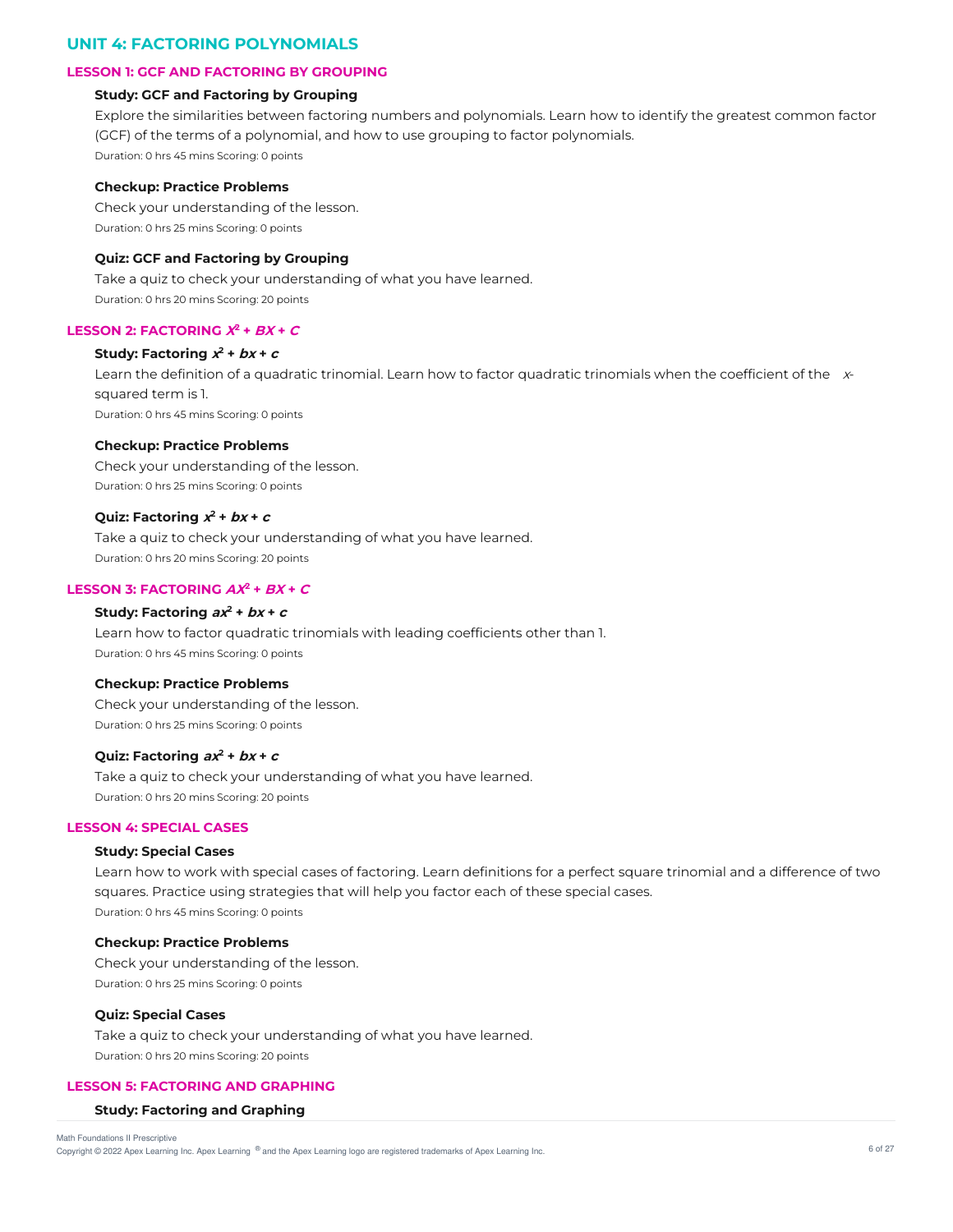Compare x-intercepts, zeros, roots, and linear factors. Identify the roots of a polynomial. Use the intercepts of the graph of a function to identify the roots and factors of a related equation and vice versa. Understand that a quadratic function may have 0, 1, or 2 real zeros. Duration: 0 hrs 45 mins Scoring: 0 points

#### **Checkup: Practice Problems**

Check your understanding of the lesson. Duration: 0 hrs 25 mins Scoring: 0 points

## **Quiz: Factoring and Graphing**

Take a quiz to check your understanding of what you have learned. Duration: 0 hrs 20 mins Scoring: 20 points

### **LESSON 6: FACTORING POLYNOMIALS WRAP-UP**

### **Review: Factoring Polynomials Practice Problems**

Check your understanding of the topics in this unit. Duration: 0 hrs 30 mins Scoring: 0 points

#### **Test (CS): Factoring Polynomials**

Take a computer-scored test to check what you have learned in this unit. Duration: 0 hrs 40 mins Scoring: 50 points

# **UNIT 5: QUADRATIC EQUATIONS AND FUNCTIONS**

### **LESSON 1: SOLVING QUADRATIC EQUATIONS**

## **Study: Solving Quadratic Equations**

Learn to solve quadratics in the form  $x^2$  = bby taking square roots. Use the zero product property to solve quadratic equations by factoring. Learn about standard form and rewrite quadratic equations in that form. Duration: 0 hrs 45 mins Scoring: 0 points

### **Checkup: Practice Problems**

Check your understanding of the lesson. Duration: 0 hrs 25 mins Scoring: 0 points

### **Quiz: Solving Quadratic Equations**

Take a quiz to check your understanding of what you have learned. Duration: 0 hrs 20 mins Scoring: 20 points

### **LESSON 2: COMPLETING THE SQUARE**

## **Study: Completing the Square**

Learn the definition for a special case of factoring called completing the square. Explore the steps to complete a square and practice solving quadratic equations by using this way of factoring. Duration: 0 hrs 45 mins Scoring: 0 points

#### **Checkup: Practice Problems**

Check your understanding of the lesson. Duration: 0 hrs 25 mins Scoring: 0 points

#### **Quiz: Completing the Square**

Take a quiz to check your understanding of what you have learned. Duration: 0 hrs 20 mins Scoring: 20 points

## **LESSON 3: THE QUADRATIC FORMULA**

#### **Study: The Quadratic Formula**

Learn the derivation of the quadratic formula and see how it can be used to solve quadratic equations. Understand that the discriminant can be used to determine whether a quadratic equation has 0, 1, or 2 real solutions. Duration: 0 hrs 45 mins Scoring: 0 points

#### **Checkup: Practice Problems**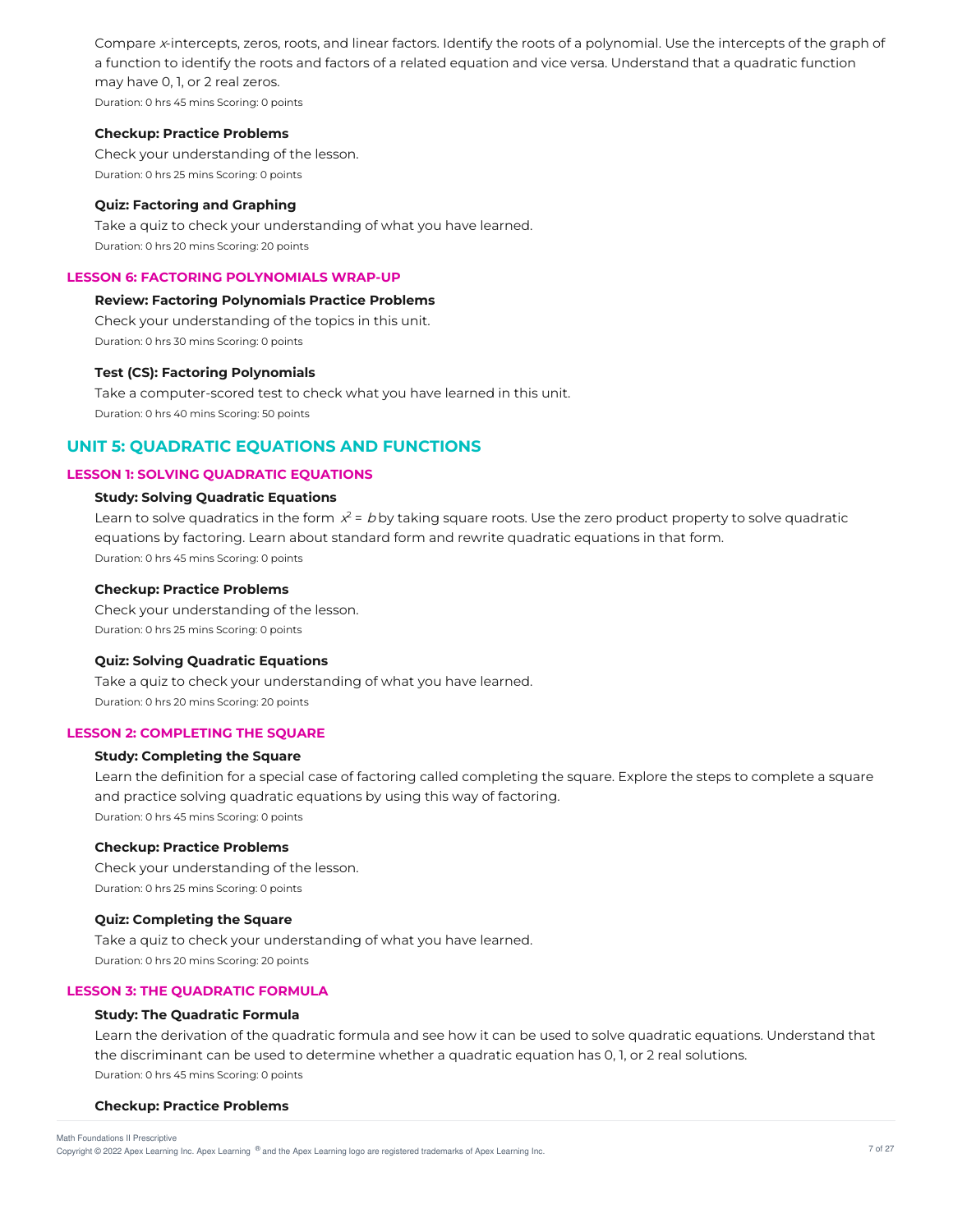Check your understanding of the lesson. Duration: 0 hrs 25 mins Scoring: 0 points

## **Quiz: The Quadratic Formula**

Take a quiz to check your understanding of what you have learned. Duration: 0 hrs 20 mins Scoring: 20 points

#### **LESSON 4: GRAPHS OF QUADRATIC FUNCTIONS**

### **Study: Graphs of Quadratic Functions**

Relate factors of a quadratic function to the graph of a parabola and its corresponding  $x$ -intercepts. Locate the vertex of a quadratic function graphically and algebraically. Understand vertex form and use it to identify the vertex of a quadratic function.

Duration: 0 hrs 45 mins Scoring: 0 points

### **Checkup: Practice Problems**

Check your understanding of the lesson. Duration: 0 hrs 25 mins Scoring: 0 points

#### **Quiz: Graphs of Quadratic Functions**

Take a quiz to check your understanding of what you have learned. Duration: 0 hrs 20 mins Scoring: 20 points

## **LESSON 5: WORKING WITH COMPLEX NUMBERS**

#### **Study: Working with Complex Numbers**

Learn about imaginary and complex numbers, perform basic arithmetic operations on complex numbers, and solve equations with imaginary and complex numbers.

Duration: 0 hrs 35 mins Scoring: 0 points

### **Checkup: Practice Problems**

Complete a set of practice problems to check your understanding of the lesson. Duration: 0 hrs 25 mins Scoring: 0 points

#### **Quiz: Working with Complex Numbers**

Take a quiz to check your understanding of what you have learned. Duration: 0 hrs 20 mins Scoring: 20 points

## **LESSON 6: NONLINEAR SYSTEMS OF EQUATIONS**

### **Study: Nonlinear Systems of Equations**

Learn about solution sets for nonlinear systems of equations. Practice solving nonlinear systems of equations by graphing and by using the substitution method. Explore a human-cannonball case study. Duration: 0 hrs 45 mins Scoring: 0 points

## **Checkup: Practice Problems**

Check your understanding of the lesson. Duration: 0 hrs 25 mins Scoring: 0 points

#### **Quiz: Nonlinear Systems of Equations**

Take a quiz to check your understanding of what you have learned. Duration: 0 hrs 20 mins Scoring: 20 points

### **LESSON 7: LINEAR, QUADRATIC, AND EXPONENTIAL FUNCTIONS**

#### **Study: Linear, Quadratic, and Exponential Functions**

Identify and compare linear, quadratic, and exponential functions and write functions that model real-world situations. Duration: 0 hrs 45 mins Scoring: 0 points

#### **Checkup: Practice Problems**

Check your understanding of the lesson.

Duration: 0 hrs 25 mins Scoring: 0 points

Copyright © 2022 Apex Learning Inc. Apex Learning ® and the Apex Learning logo are registered trademarks of Apex Learning Inc. **800 are all a set are all a** structure to a set a set a set and the Apex Learning logo are reg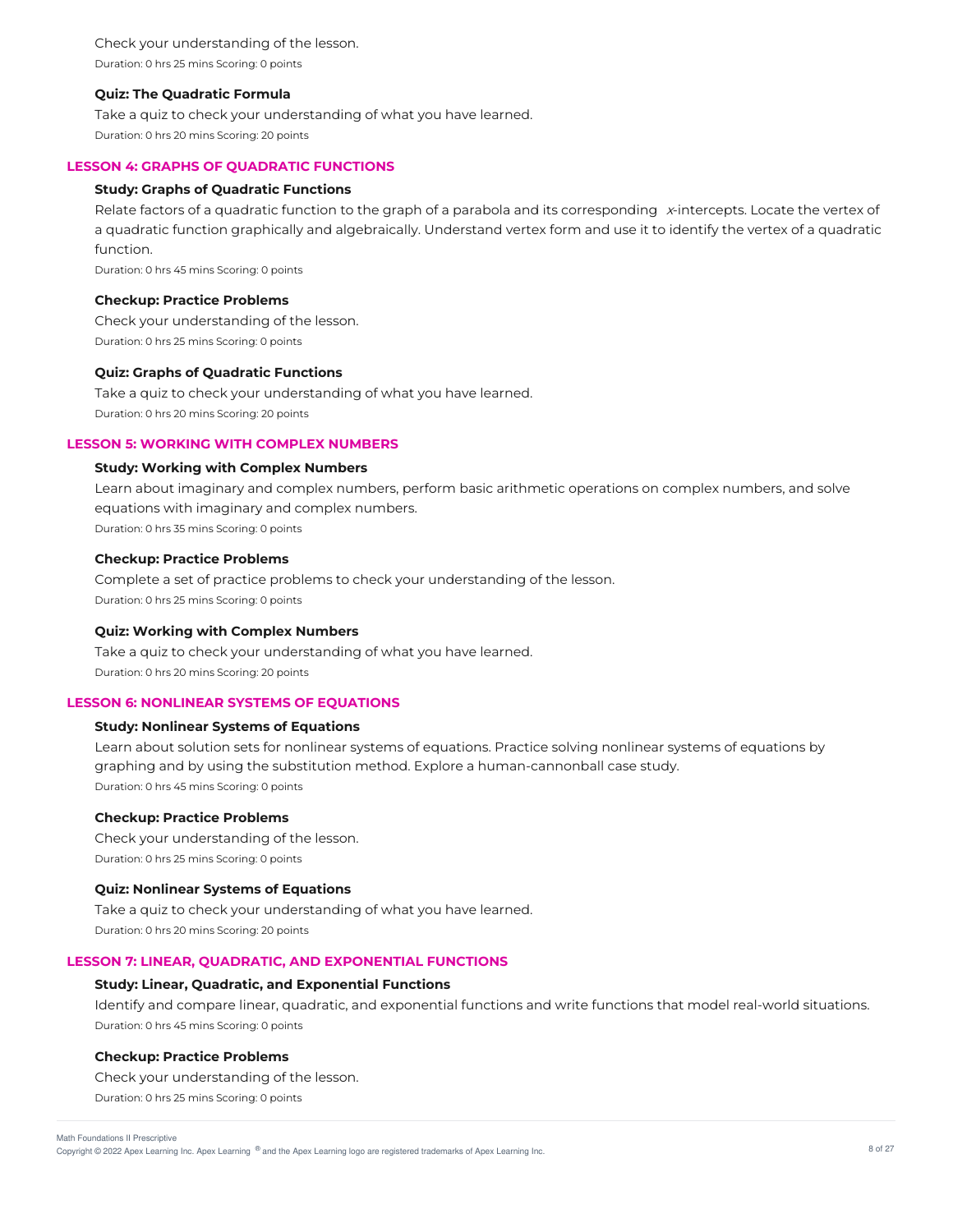### **Quiz: Linear, Quadratic, and Exponential Functions**

Take a quiz to check your understanding of what you have learned. Duration: 0 hrs 20 mins Scoring: 20 points

#### **LESSON 8: QUADRATIC EQUATIONS AND FUNCTIONS WRAP-UP**

### **Review: Quadratic Equations and Functions Practice Problems**

Check your understanding of the topics in this unit. Duration: 0 hrs 30 mins Scoring: 0 points

#### **Test (CS): Quadratic Equations and Functions**

Take a computer-scored test to check what you have learned in this unit. Duration: 0 hrs 40 mins Scoring: 50 points

# **UNIT 6: UNDOING FUNCTIONS AND MOVING THEM AROUND**

### **LESSON 1: LITERAL EQUATIONS**

## **Study: Literal Equations**

Learn how to solve literal equations, including formulas, for a particular variable. Duration: 0 hrs 45 mins Scoring: 0 points

#### **Checkup: Practice Problems**

Check your understanding of the lesson. Duration: 0 hrs 25 mins Scoring: 0 points

### **Quiz: Literal Equations**

Take a quiz to check your understanding of what you have learned. Duration: 0 hrs 20 mins Scoring: 20 points

### **LESSON 2: INVERSES**

## **Study: Inverses**

Learn about undoing functions, mapping diagrams of inverse functions, and finding the equations for inverse functions. Duration: 0 hrs 45 mins Scoring: 0 points

### **Checkup: Practice Problems**

Check your understanding of the lesson. Duration: 0 hrs 25 mins Scoring: 0 points

#### **Quiz: Inverses**

Take a quiz to check your understanding of what you have learned. Duration: 0 hrs 20 mins Scoring: 20 points

## **LESSON 3: PARENT FUNCTIONS**

### **Study: Parent Functions**

Learn about the properties and graphs of linear parent functions, quadratic parent functions, absolute value parent functions, and step functions. Duration: 0 hrs 45 mins Scoring: 0 points

#### **Checkup: Practice Problems**

Check your understanding of the lesson. Duration: 0 hrs 25 mins Scoring: 0 points

#### **Quiz: Parent Functions**

Take a quiz to check your understanding of what you have learned. Duration: 0 hrs 20 mins Scoring: 20 points

### **LESSON 4: SHIFTING FUNCTIONS**

### **Study: Shifting Functions**

Learn about shifting graphs of functions up/down and left/right by changing the coordinates of each ordered pair. Learn about changing the equation of a function to shift its graph vertically or horizontally and about combining vertical and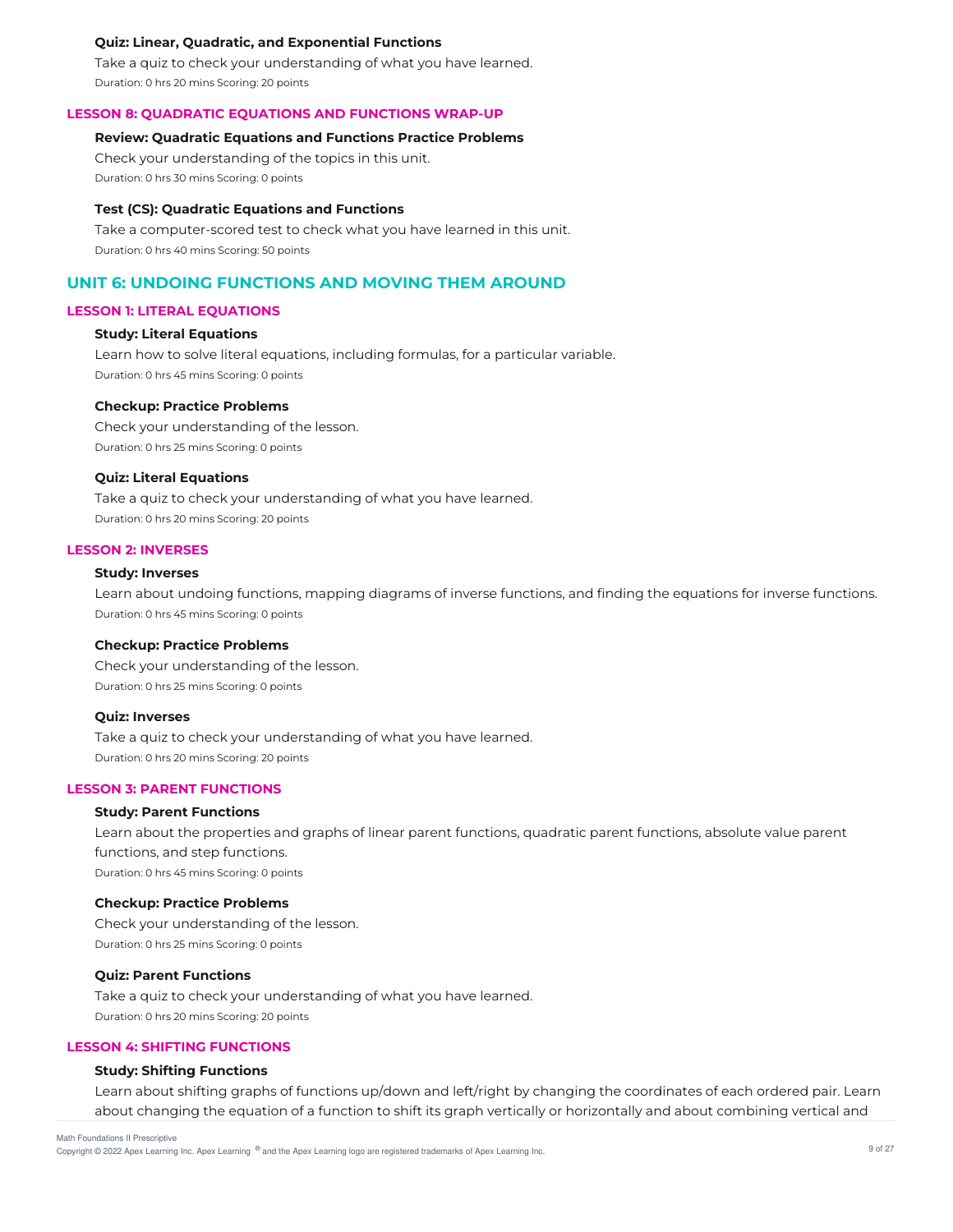horizontal shifts. Duration: 0 hrs 45 mins Scoring: 0 points

#### **Checkup: Practice Problems**

Check your understanding of the lesson. Duration: 0 hrs 25 mins Scoring: 0 points

#### **Quiz: Shifting Functions**

Take a quiz to check your understanding of what you have learned. Duration: 0 hrs 20 mins Scoring: 20 points

# **LESSON 5: STRETCHING AND COMPRESSING FUNCTIONS**

## **Study: Stretching and Compressing Functions**

Learn about stretching or compressing a function's graph by multiplying by a constant, flipping the graph by multiplying by a negative constant, and combining stretches with shifts. Duration: 0 hrs 45 mins Scoring: 0 points

## **Checkup: Practice Problems**

Check your understanding of the lesson. Duration: 0 hrs 25 mins Scoring: 0 points

### **Quiz: Stretching and Compressing Functions**

Take a quiz to check your understanding of what you have learned. Duration: 0 hrs 20 mins Scoring: 20 points

## **LESSON 6: TRANSFORMATIONS OF PARENT FUNCTIONS**

## **Study: Transformations of Parent Functions**

Learn how to perform vertical and horizontal shifts, stretches, and compressions, and any combination of these transformations, on parent functions. Duration: 0 hrs 45 mins Scoring: 0 points

**Checkup: Practice Problems**

Check your understanding of the lesson. Duration: 0 hrs 25 mins Scoring: 0 points

#### **Quiz: Transformations of Parent Functions**

Take a quiz to check your understanding of what you have learned. Duration: 0 hrs 20 mins Scoring: 20 points

# **LESSON 7: UNDOING FUNCTIONS AND MOVING THEM AROUND WRAP-UP**

### **Review: Undoing Functions and Moving Them Around Practice Problems**

Check your understanding of the topics in this unit. Duration: 0 hrs 30 mins Scoring: 0 points

#### **Test (CS): Undoing Functions and Moving Them Around**

Take a computer-scored test to check what you have learned in this unit. Duration: 0 hrs 40 mins Scoring: 50 points

# **UNIT 7: APPLICATIONS OF PROBABILITY**

## **LESSON 1: WHAT IS PROBABILITY?**

### **Study: What Is Probability?**

Learn the definition for probability and explore its different forms. Duration: 0 hrs 35 mins Scoring: 0 points

## **Checkup: Practice Problems**

Check your understanding of the lesson. Duration: 0 hrs 25 mins Scoring: 0 points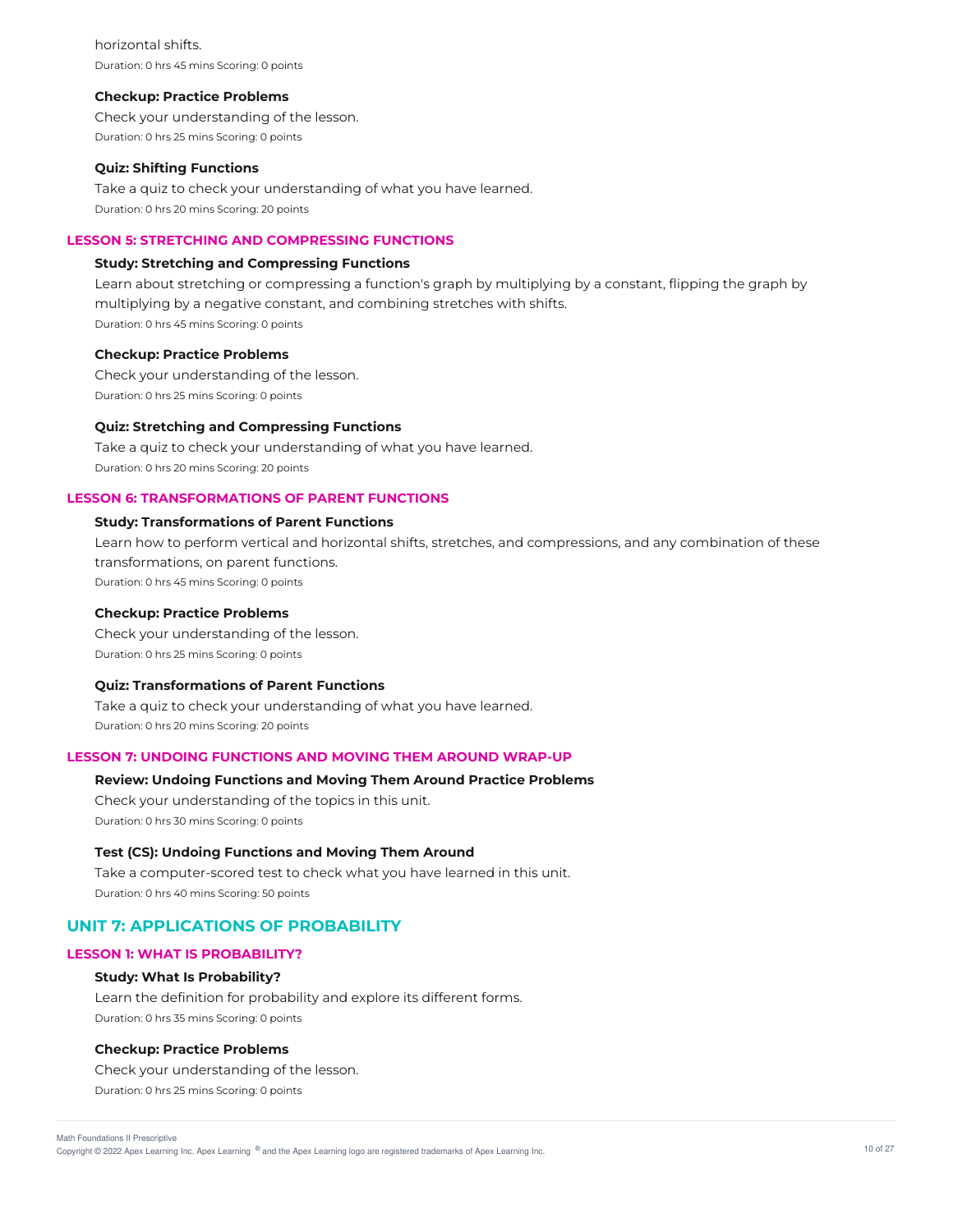## **Quiz: What Is Probability?**

Take a quiz to check your understanding of what you have learned. Duration: 0 hrs 20 mins Scoring: 20 points

#### **Study: Organizing What Is Possible**

Explore the numbers of possible outcomes from a brown bag containing gum balls of different colors. Duration: 0 hrs 35 mins Scoring: 0 points

### **LESSON 2: COUNTING PRINCIPLES**

### **Study: Counting Principles**

Learn about counting strategies and the multiplication principle. Practice using tree diagrams and Venn diagrams in probability problems. Duration: 0 hrs 35 mins Scoring: 0 points

#### **Checkup: Practice Problems**

Check your understanding of the lesson. Duration: 0 hrs 25 mins Scoring: 0 points

#### **Quiz: Counting Principles**

Take a quiz to check your understanding of what you have learned. Duration: 0 hrs 20 mins Scoring: 20 points

## **LESSON 3: PERMUTATIONS AND COMBINATIONS**

#### **Study: Permutations and Combinations**

Learn the definitions for permutation and combination. Distinguish which situations require permutations and which require combinations. Determine probabilities using permutation and combinations. Duration: 0 hrs 35 mins Scoring: 0 points

## **Checkup: Practice Problems**

Check your understanding of the lesson. Duration: 0 hrs 25 mins Scoring: 0 points

### **Quiz: Permutations and Combinations**

Take a quiz to check your understanding of what you have learned. Duration: 0 hrs 20 mins Scoring: 20 points

# **LESSON 4: BASIC RULES OF PROBABILITY**

### **Study: Basic Rules of Probability**

Learn four rules of probability, as well as the addition rule for disjoint events and the multiplication rule for independent events. Duration: 0 hrs 35 mins Scoring: 0 points

#### **Checkup: Practice Problems**

Check your understanding of the lesson. Duration: 0 hrs 25 mins Scoring: 0 points

### **Quiz: Basic Rules of Probability**

Take a quiz to check your understanding of what you have learned. Duration: 0 hrs 20 mins Scoring: 20 points

### **LESSON 5: GEOMETRIC MODELS FOR PROBABILITY**

### **Study: Geometric Models for Probability**

Use area models to connect geometry to probability and statistics. Duration: 0 hrs 50 mins Scoring: 0 points

#### **Checkup: Practice Problems**

Complete a set of practice problems to check your understanding of the lesson. Duration: 0 hrs 25 mins Scoring: 0 points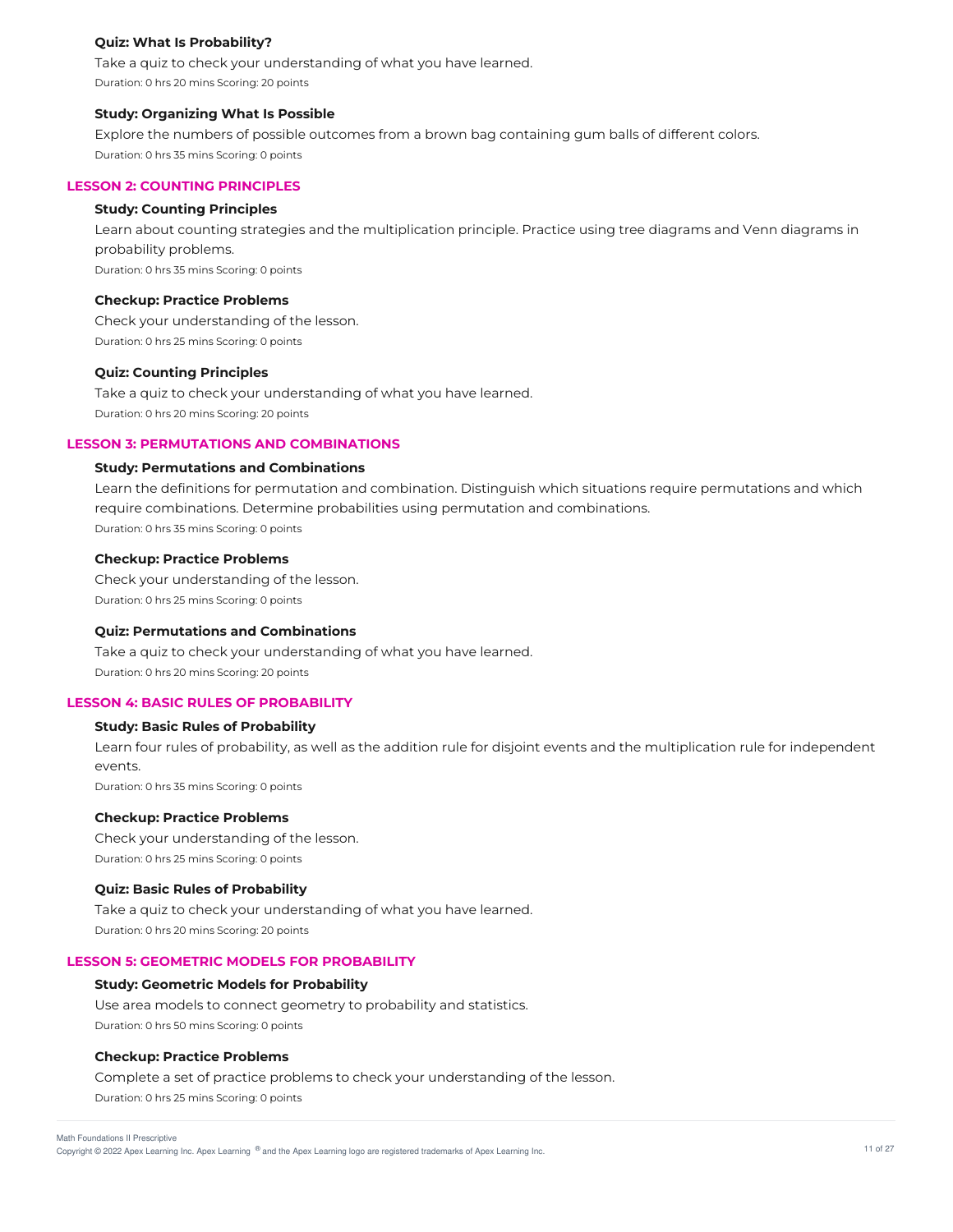### **Quiz: Geometric Models for Probability**

Take a quiz to assess your understanding of the material. Duration: 0 hrs 20 mins Scoring: 20 points

#### **LESSON 6: CONDITIONAL PROBABILITY**

### **Study: Conditional Probability**

Learn how to identify and solve conditional probability problems using correct notation, formulas, and tables. Duration: 0 hrs 35 mins Scoring: 0 points

#### **Checkup: Practice Problems**

Complete a set of practice problems to check your understanding of the lesson. Duration: 0 hrs 25 mins Scoring: 0 points

## **Quiz: Conditional Probability**

Take a quiz to assess your understanding of the material. Duration: 0 hrs 20 mins Scoring: 20 points

#### **LESSON 7: INDEPENDENCE**

#### **Study: Independence**

Learn how to show if two events are independent, and solve probability problems for both independent and dependent events using the multiplication rule and tree diagrams. Duration: 0 hrs 35 mins Scoring: 0 points

#### **Checkup: Practice Problems**

Complete a set of practice problems to check your understanding of the lesson. Duration: 0 hrs 25 mins Scoring: 0 points

### **Quiz: Independence**

Take a quiz to assess your understanding of the material. Duration: 0 hrs 20 mins Scoring: 20 points

### **LESSON 8: SIMULATIONS**

### **Study: Simulations**

Learn how to simulate a random event using random number generators and rows of random digits and use results to estimate probabilities empirically. Duration: 0 hrs 35 mins Scoring: 0 points

#### **Checkup: Practice Problems**

Complete a set of practice problems to check your understanding of the lesson. Duration: 0 hrs 25 mins Scoring: 0 points

## **Quiz: Simulations**

Take a quiz to assess your understanding of the material. Duration: 0 hrs 20 mins Scoring: 20 points

### **LESSON 9: APPLICATIONS OF PROBABILITY WRAP-UP**

## **Review: Applications of Probability Practice Problems**

Check your understanding of the topics in this unit. Duration: 0 hrs 30 mins Scoring: 0 points

### **Test (CS): Applications of Probability**

Take a computer-scored test to assess what you have learned in this unit. Duration: 0 hrs 40 mins Scoring: 50 points

#### **UNIT 8: SEMESTER 1 EXAM**

### **LESSON 1: SEMESTER 1 EXAM**

#### **Review: Semester 1**

Prepare for the final exam by reviewing key concepts and skills.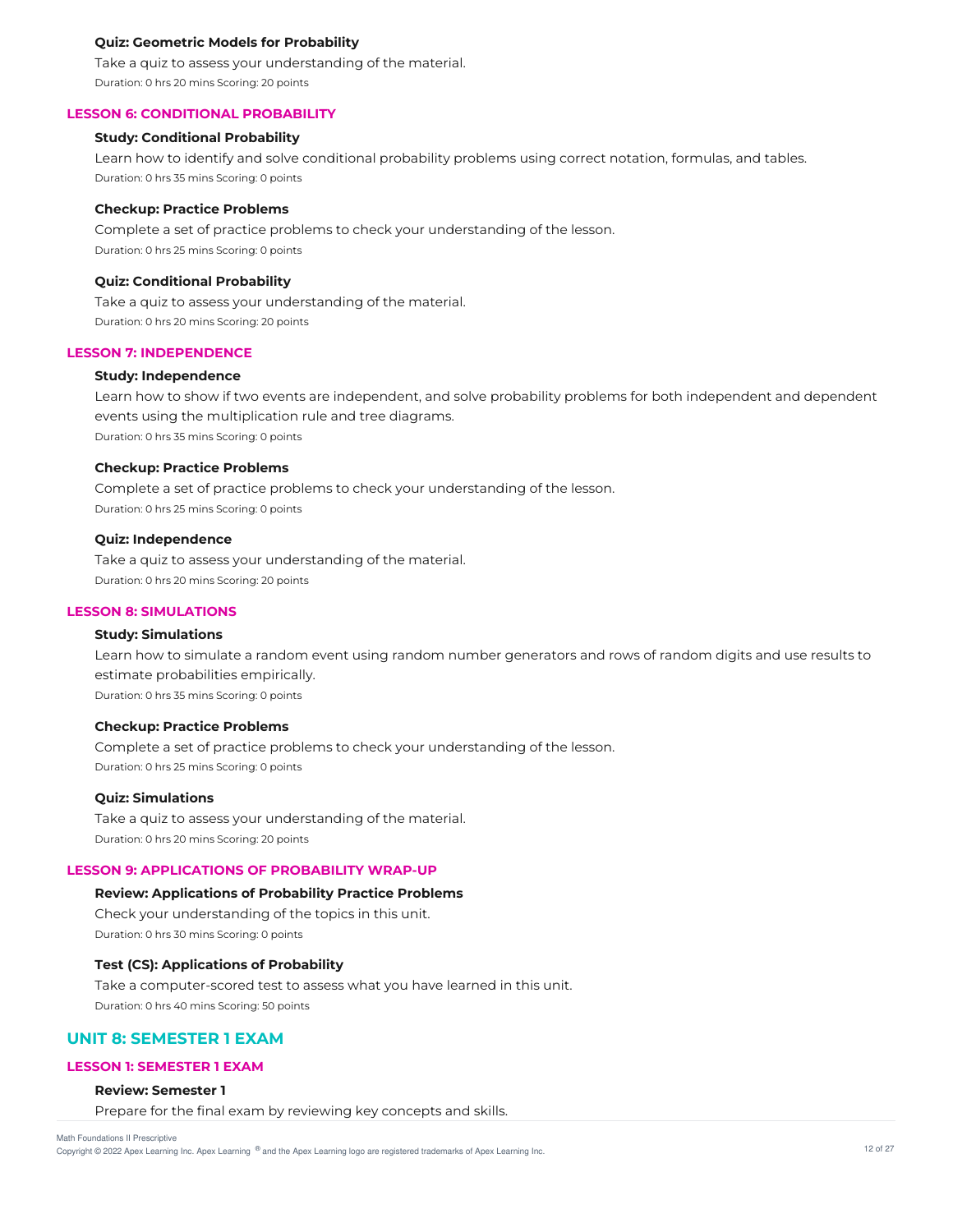Duration: 0 hrs 30 mins Scoring: 0 points

#### **Exam: Semester 1**

Take a computer-scored exam to demonstrate your mastery of concepts and skills covered in this semester. Duration: 0 hrs 50 mins Scoring: 200 points

# **UNIT 9: PREPARING FOR PROOFS**

### **LESSON 1: INDUCTION: THE SEARCH FOR RULES AND PATTERNS**

### **Study: Induction: The Search for Rules and Patterns**

Learn about looking for patterns, making conjectures, cross-referencing to history and science, real-world examples of inductive reasoning, building a triangle, and examples of symmetry. Duration: 0 hrs 35 mins Scoring: 0 points

### **Checkup: Practice Problems**

Check your understanding of the lesson. Duration: 0 hrs 25 mins Scoring: 0 points

#### **Quiz: Induction: The Search for Rules and Patterns**

Take a quiz to check your understanding of what you have learned. Duration: 0 hrs 20 mins Scoring: 20 points

# **LESSON 2: DEDUCTION: MAKING A CASE**

## **Study: Deduction: Making a Case**

Learn about the definition of deductive reasoning; postulates and conditional statements; and using deductive reasoning in proofs. Explore a real-world example of deducing that deals with the combination of a lock. Duration: 0 hrs 35 mins Scoring: 0 points

### **Checkup: Practice Problems**

Check your understanding of the lesson. Duration: 0 hrs 25 mins Scoring: 0 points

### **Quiz: Deduction: Making a Case**

Take a quiz to check your understanding of what you have learned. Duration: 0 hrs 20 mins Scoring: 20 points

### **LESSON 3: THE LOOK AND LANGUAGE OF LOGIC**

## **Study: The Look and Language of Logic**

Explore examples of geometric reasoning. Learn about converses, inverses, and contrapositives of conditional statements. Duration: 0 hrs 35 mins Scoring: 0 points

**Checkup: Practice Problems**

Check your understanding of the lesson. Duration: 0 hrs 25 mins Scoring: 0 points

#### **Quiz: The Look and Language of Logic**

Take a quiz to check your understanding of what you have learned. Duration: 0 hrs 20 mins Scoring: 20 points

# **LESSON 4: INTRODUCTION TO PROOFS**

### **Study: Introduction to Proofs**

Learn about postulates and axioms, givens, proof by contradiction (indirect proof), theorems and corollaries, and the axiomatic method.

Duration: 0 hrs 35 mins Scoring: 0 points

### **Quiz: Introduction to Proofs**

Take a quiz to check your understanding of what you have learned.

Duration: 0 hrs 20 mins Scoring: 20 points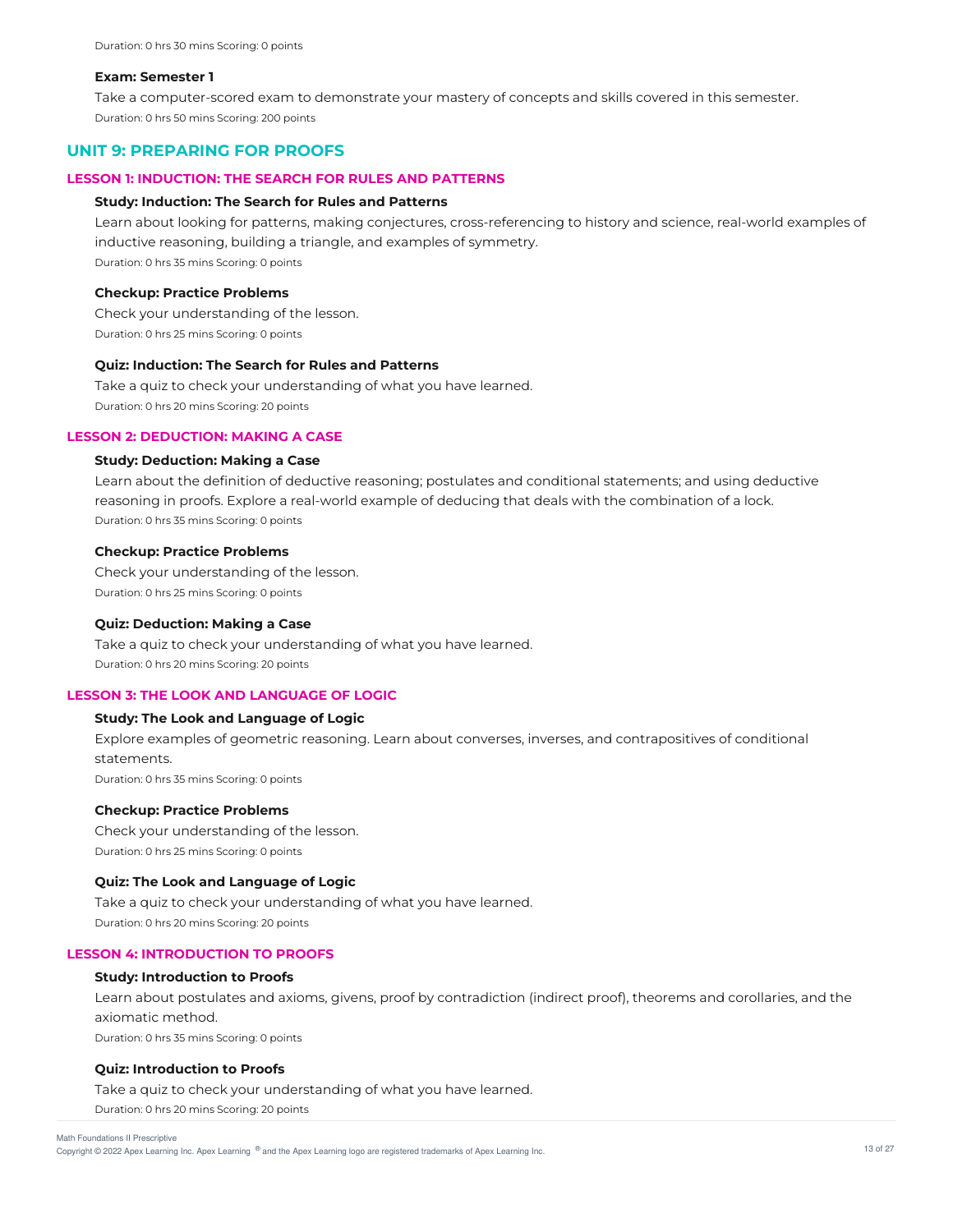## **LESSON 5: BASIC POSTULATES IN GEOMETRY**

#### **Study: Basic Postulates in Geometry**

Learn about the relationship of rays, lines, and angles to direction; the definition of a line; notation for rays and lines; building and defining an angle (including its vertex and sides); conventions for naming angles; and straight and zero angles.

Duration: 0 hrs 35 mins Scoring: 0 points

#### **Checkup: Practice Problems**

Check your understanding of the lesson. Duration: 0 hrs 25 mins Scoring: 0 points

#### **Quiz: Basic Postulates in Geometry**

Take a quiz to check your understanding of what you have learned. Duration: 0 hrs 20 mins Scoring: 20 points

### **LESSON 6: PLANES AND THE SPACE OF GEOMETRY**

#### **Study: Planes and the Space of Geometry**

Learn about dimensionality, collinear points, two-dimensional objects, the geometric plane, the flat plane, postulate coplanar objects, and three-dimensional objects (solids).

Duration: 0 hrs 35 mins Scoring: 0 points

### **Checkup: Practice Problems**

Check your understanding of the lesson. Duration: 0 hrs 25 mins Scoring: 0 points

#### **Quiz: Planes and the Space of Geometry**

Take a quiz to check your understanding of what you have learned. Duration: 0 hrs 20 mins Scoring: 20 points

#### **LESSON 7: INTERSECTING LINES AND PROOFS**

#### **Study: Intersecting Lines and Proofs**

Learn about intersections that form vertical angles; the vertical angle theorem; perpendicular lines, rays, and segments; distance and length; and perpendicular bisectors. Duration: 0 hrs 35 mins Scoring: 0 points

### **Checkup: Practice Problems**

Check your understanding of the lesson. Duration: 0 hrs 25 mins Scoring: 0 points

#### **Quiz: Intersecting Lines and Proofs**

Take a quiz to check your understanding of what you have learned. Duration: 0 hrs 20 mins Scoring: 20 points

### **LESSON 8: PARALLEL LINES AND PROOFS**

#### **Study: Parallel Lines and Proofs**

Learn about skew lines, coplanar lines that do not intersect, parallel line notation, transversals and corresponding angles, alternate interior angles, consecutive interior angles, and parallel line theorems. Duration: 0 hrs 35 mins Scoring: 0 points

#### **Checkup: Practice Problems**

Check your understanding of the lesson. Duration: 0 hrs 25 mins Scoring: 0 points

## **Quiz: Parallel Lines and Proofs**

Take a quiz to check your understanding of what you have learned. Duration: 0 hrs 20 mins Scoring: 20 points

#### **Study: Solving the Mirror Problem**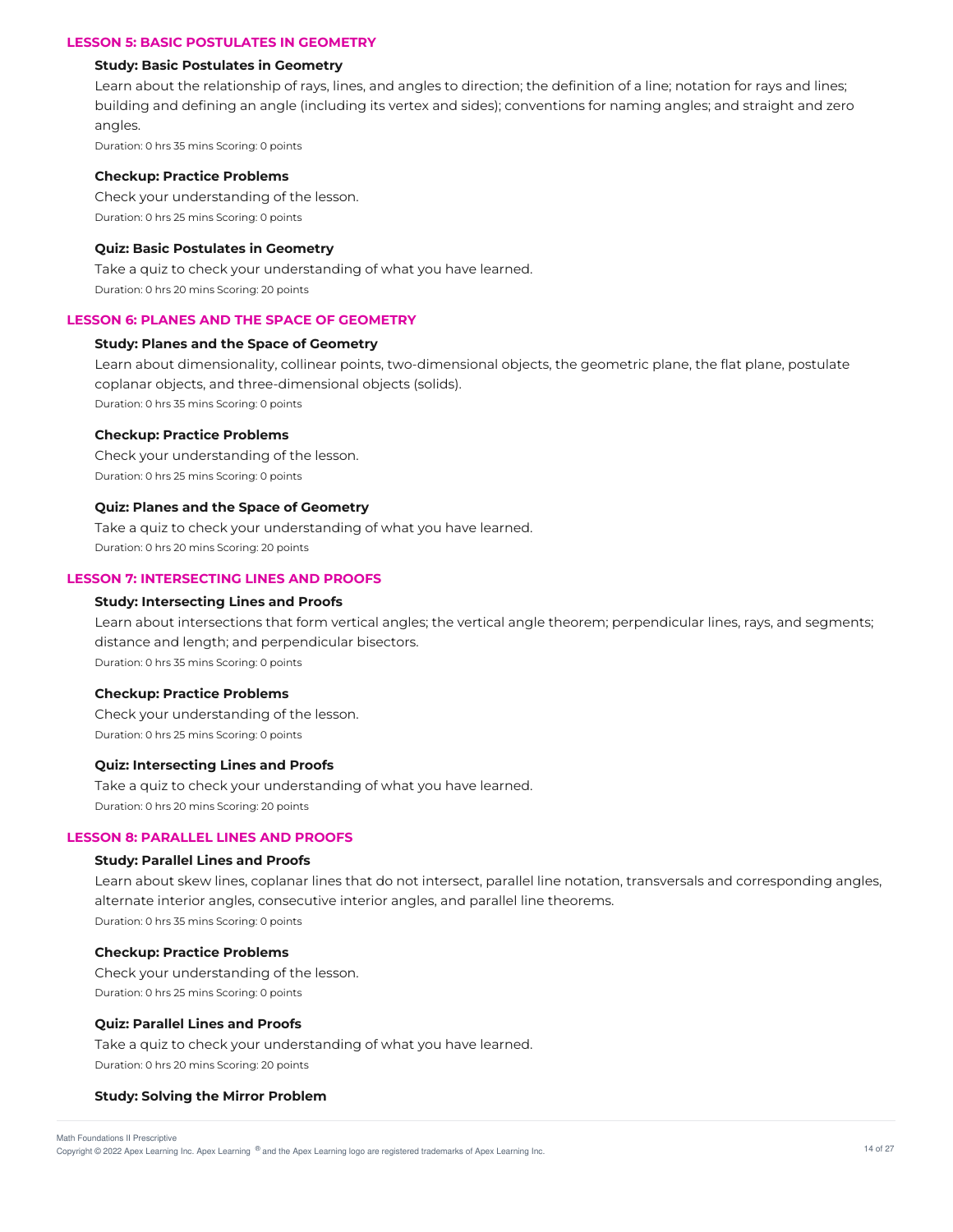Learn about applying theorems from this unit to the problem of measuring light reflected off a mirror. Learn about the law of reflection.

Duration: 0 hrs 35 mins Scoring: 0 points

#### **LESSON 9: PREPARING FOR PROOFS WRAP-UP**

### **Review: Preparing for Proofs Practice Problems**

Check your understanding of the topics in this unit. Duration: 0 hrs 25 mins Scoring: 0 points

#### **Test (CS): Preparing for Proofs**

Take a computer-scored test to check what you have learned in this unit. Duration: 0 hrs 40 mins Scoring: 50 points

## **UNIT 10: TRIANGLES**

## **LESSON 1: WHAT IS A TRIANGLE?**

## **Study: What Is a Triangle?**

Learn about the definition and parts of a triangle; opposite and included figures; naming and sorting triangles; equilateral, isosceles, and scalene triangles; and the triangle inequality theorem. Duration: 0 hrs 35 mins Scoring: 0 points

### **Checkup: Practice Problems**

Check your understanding of the lesson. Duration: 0 hrs 25 mins Scoring: 0 points

## **Quiz: What Is a Triangle?**

Take a quiz to check your understanding of what you have learned. Duration: 0 hrs 20 mins Scoring: 20 points

## **LESSON 2: THE ANGLES OF A TRIANGLE**

## **Study: The Angles of a Triangle**

Explore the angle sum theorem and third angle theorem for triangles. Investigate the relationship between a given triangle's vertex and its exterior and remote interior angles. Duration: 0 hrs 35 mins Scoring: 0 points

#### **Checkup: Practice Problems**

Check your understanding of the lesson. Duration: 0 hrs 25 mins Scoring: 0 points

### **Quiz: The Angles of a Triangle**

Take a quiz to check your understanding of what you have learned. Duration: 0 hrs 20 mins Scoring: 20 points

## **LESSON 3: CONGRUENCE**

#### **Study: Congruence**

Learn about congruence, transformations of triangles, corresponding triangles, notation for writing congruence statements, and the CPCTC triangle congruence theorem. Duration: 0 hrs 35 mins Scoring: 0 points

#### **Checkup: Practice Problems**

Check your understanding of the lesson. Duration: 0 hrs 25 mins Scoring: 0 points

#### **Quiz: Congruence**

Take a quiz to check your understanding of what you have learned. Duration: 0 hrs 20 mins Scoring: 20 points

## **LESSON 4: CONGRUENCE POSTULATES**

#### **Study: Congruence Postulates**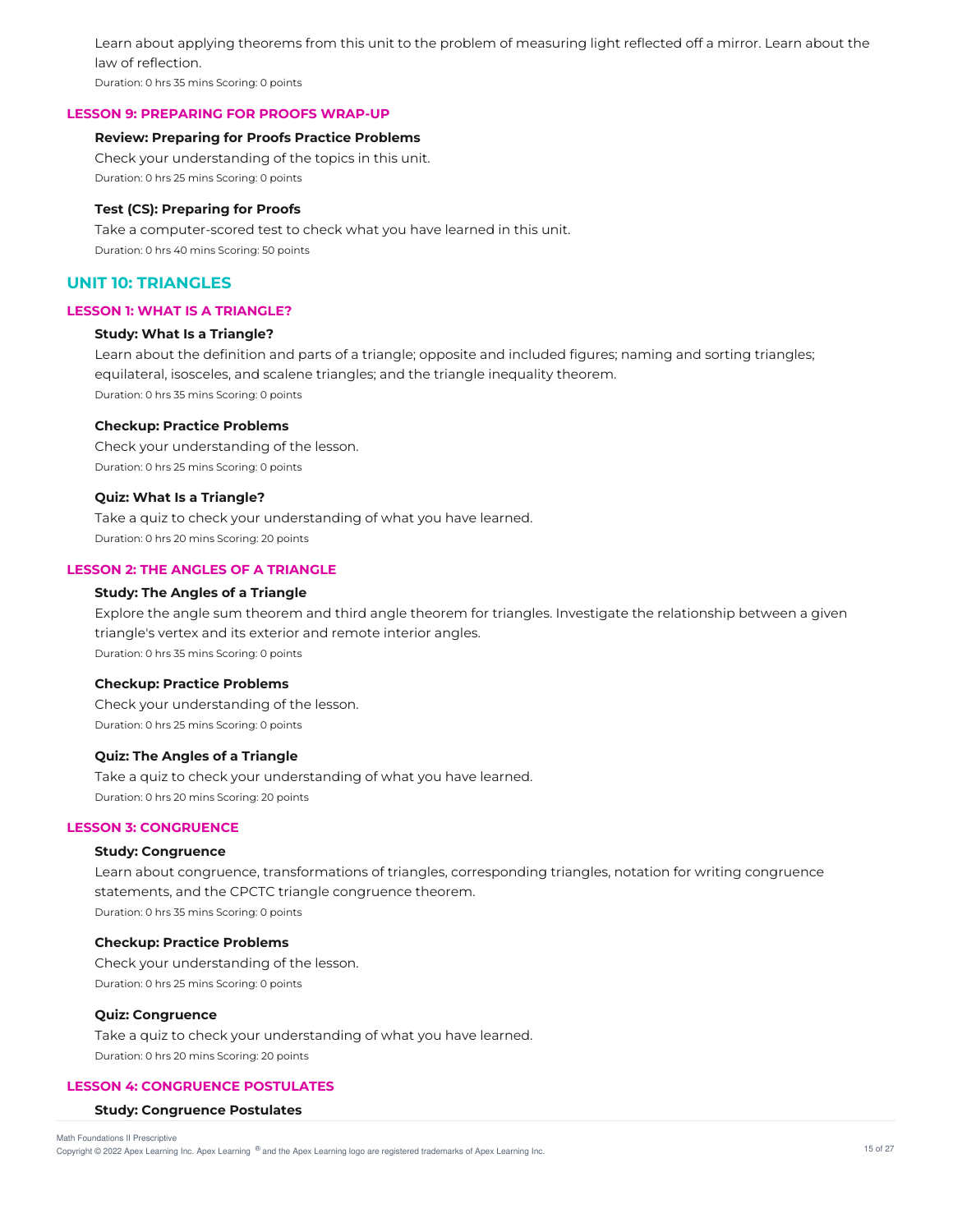Learn about postulates including the SSS, SAS, ASA, and AAS theorems. Duration: 0 hrs 35 mins Scoring: 0 points

### **Checkup: Practice Problems**

Check your understanding of the lesson. Duration: 0 hrs 25 mins Scoring: 0 points

#### **Quiz: Congruence Postulates**

Take a quiz to check your understanding of what you have learned. Duration: 0 hrs 20 mins Scoring: 20 points

### **LESSON 5: PROOFS OF CONGRUENCE**

#### **Study: Proofs of Congruence**

Learn about proving that parts of triangles are congruent by using Thales's method for measuring the distance from ship to shore. Duration: 0 hrs 35 mins Scoring: 0 points

#### **Quiz: Proofs of Congruence**

Take a quiz to check your understanding of what you have learned. Duration: 0 hrs 20 mins Scoring: 20 points

## **LESSON 6: SIMILAR TRIANGLES**

## **Study: Similar Triangles**

Learn about similarity versus congruence, testing for similarity among triangles, proportionality, the definition of similar triangles, and scale factor. Duration: 0 hrs 35 mins Scoring: 0 points

### **Checkup: Practice Problems**

Check your understanding of the lesson. Duration: 0 hrs 25 mins Scoring: 0 points

#### **Quiz: Similar Triangles**

Take a quiz to check your understanding of what you have learned. Duration: 0 hrs 20 mins Scoring: 20 points

## **LESSON 7: SIMILARITY THEOREMS AND PROPORTIONAL REASONING**

## **Study: Similarity Theorems and Proportional Reasoning**

Learn about the ASA similarity postulate, the SSS similarity theorem, and the SAS similarity theorem. Duration: 0 hrs 35 mins Scoring: 0 points

### **Checkup: Practice Problems**

Check your understanding of the lesson. Duration: 0 hrs 25 mins Scoring: 0 points

### **Quiz: Similarity Theorems**

Take a quiz to check your understanding of what you have learned. Duration: 0 hrs 20 mins Scoring: 20 points

#### **LESSON 8: TRIANGLE THEOREMS**

#### **Study: Triangle Theorems**

Learn and prove the isosceles triangle theorem and its converse. Investigate two corollaries involving angle measures for equilateral triangles. Explore theorems for scalene triangles. Apply what you have learned to solve Thales's problem. Duration: 0 hrs 35 mins Scoring: 0 points

### **Checkup: Practice Problems**

Check your understanding of the lesson. Duration: 0 hrs 25 mins Scoring: 0 points

#### **Quiz: Triangle Theorems**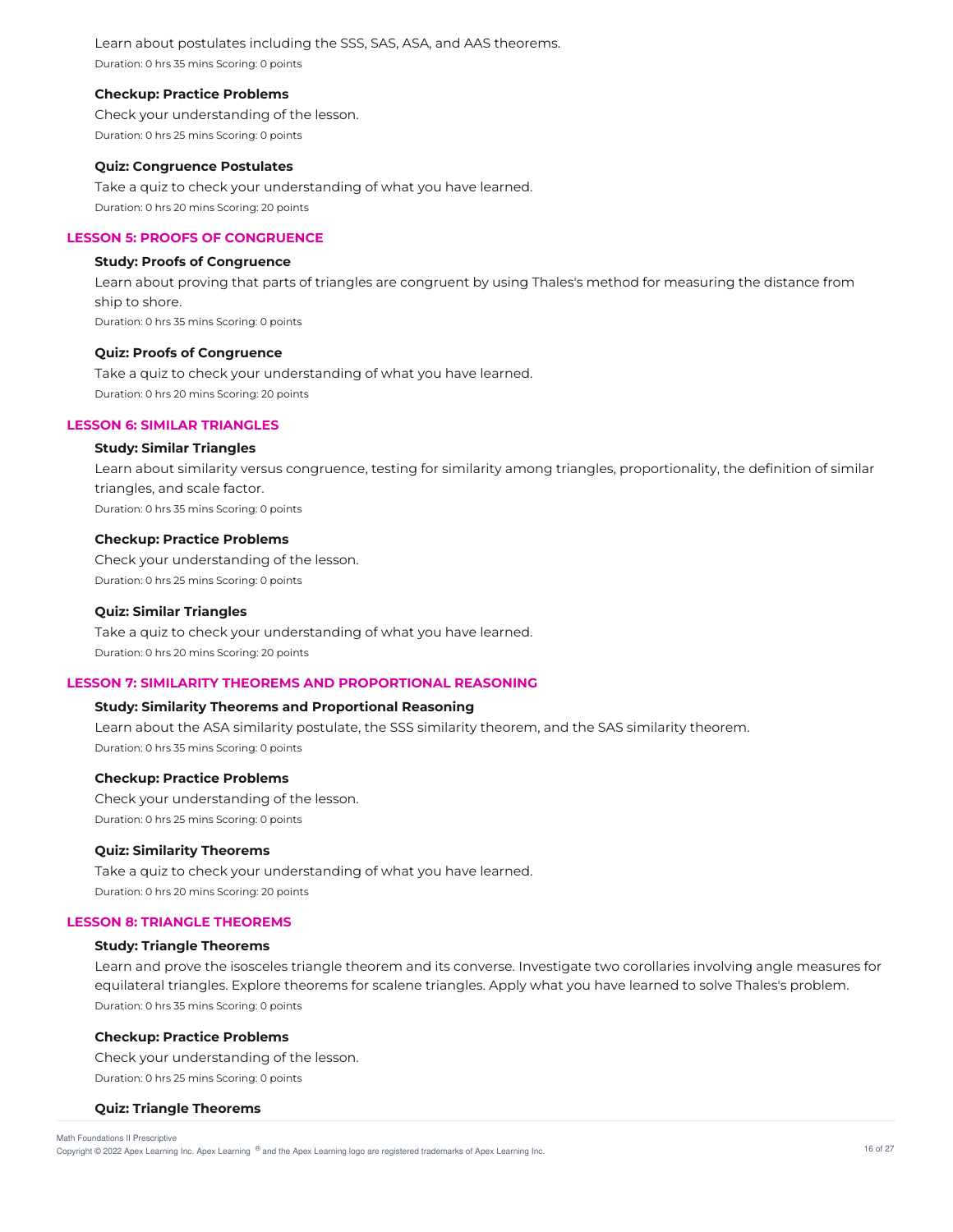Take a quiz to check your understanding of what you have learned. Duration: 0 hrs 20 mins Scoring: 20 points

### **LESSON 9: MEDIANS AND ALTITUDES**

### **Study: Medians and Altitudes**

Identify and explore medians and altitudes. Discover their relationship to centroids, orthocenters, incenters, and circumcenters. Duration: 0 hrs 35 mins Scoring: 0 points

#### **Quiz: Medians and Altitudes**

Take a quiz to check your understanding of what you have learned. Duration: 0 hrs 20 mins Scoring: 20 points

## **LESSON 10: BISECTORS AND MIDSEGMENTS**

# **Study: Bisectors and Midsegments**

Identify and explore angle bisectors, perpendicular bisectors, and midpoint bisectors, and lines parallel to one side of a triangle to discover their relationships to circumcenters, incenters, and side lengths. Duration: 0 hrs 35 mins Scoring: 0 points

#### **Quiz: Bisectors and Midsegments**

Take a quiz to check your understanding of what you have learned. Duration: 0 hrs 20 mins Scoring: 20 points

#### **LESSON 11: TRIANGLES WRAP-UP**

#### **Review: Triangles Practice Problems**

Check your understanding of the topics in this unit. Duration: 0 hrs 25 mins Scoring: 0 points

### **Test (CS): Triangles**

Take a computer-scored test to check what you have learned in this unit. Duration: 0 hrs 40 mins Scoring: 50 points

# **UNIT 11: RIGHT TRIANGLES AND TRIGONOMETRY**

## **LESSON 1: THE PYTHAGOREAN THEOREM**

### **Study: The Pythagorean Theorem**

Learn how the Pythagorean theorem applies only to right triangles and discover one proof of it. Learn about the converse of the Pythagorean theorem, Pythagorean triples, and applying the theorem to the problem of fitting a baseball bat into a rectangular trunk. Duration: 0 hrs 35 mins Scoring: 0 points

#### **Checkup: Practice Problems**

Check your understanding of the lesson. Duration: 0 hrs 25 mins Scoring: 0 points

### **Quiz: The Pythagorean Theorem**

Take a quiz to check your understanding of what you have learned. Duration: 0 hrs 20 mins Scoring: 20 points

## **LESSON 2: CONGRUENT RIGHT TRIANGLES**

### **Study: Congruent Right Triangles**

Learn about the HL, LL, HA, LA, and perpendicular bisector theorems. Learn about the angle bisector theorem and its converse. Duration: 0 hrs 35 mins Scoring: 0 points

#### **Checkup: Practice Problems**

Check your understanding of the lesson. Duration: 0 hrs 25 mins Scoring: 0 points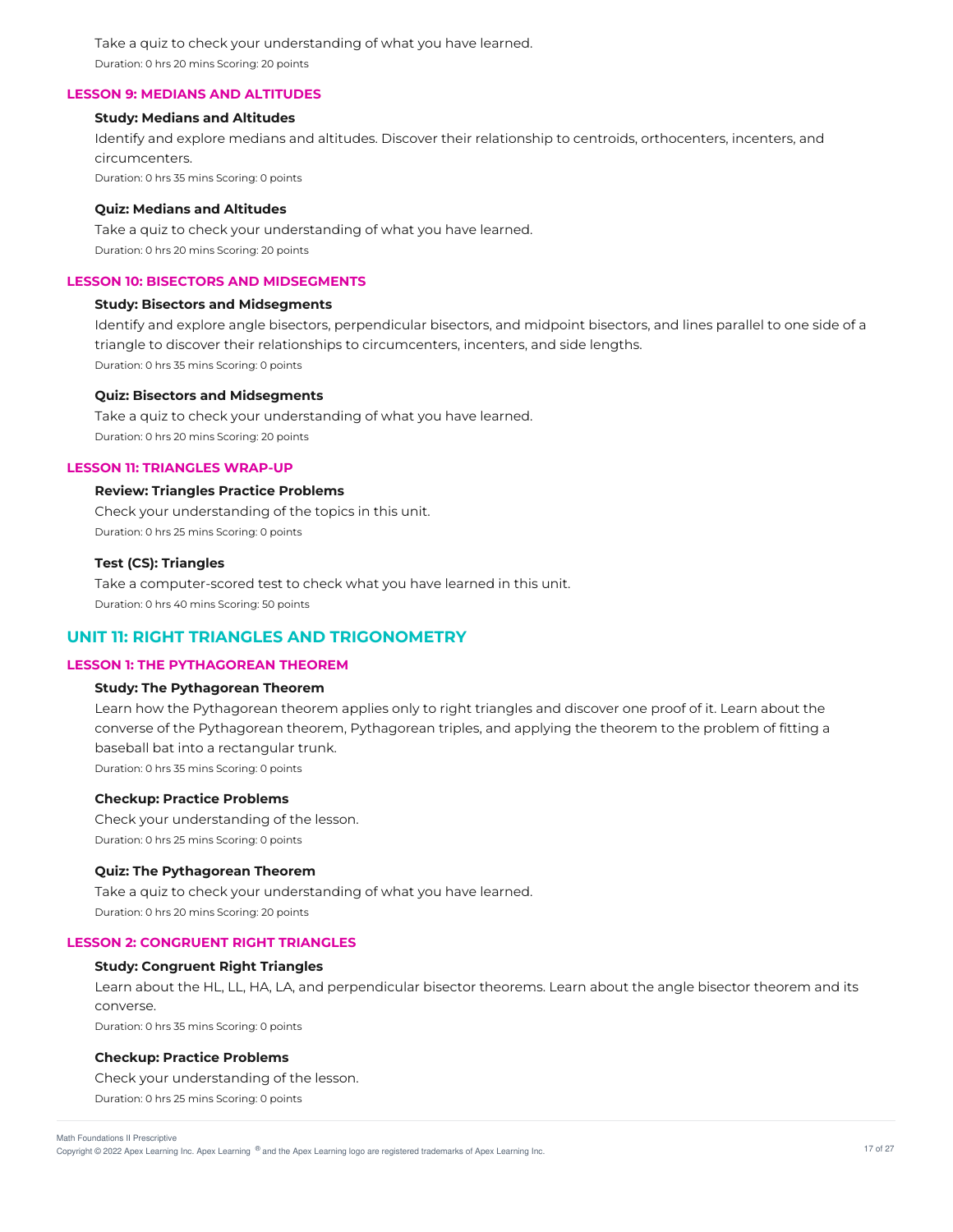### **Quiz: Congruent Right Triangles**

Take a quiz to check your understanding of what you have learned. Duration: 0 hrs 20 mins Scoring: 20 points

#### **LESSON 3: SIMILAR RIGHT TRIANGLES**

## **Study: Similar Right Triangles**

Explore the properties of similar right triangles. Prove that if an altitude is drawn from the right-angle vertex of a right triangle to its hypotenuse, then three similar triangles are formed. Calculate the missing sides of similar right triangles by using proportions and apply concepts learned to a miniature-golf problem.

Duration: 0 hrs 35 mins Scoring: 0 points

# **Checkup: Practice Problems**

Check your understanding of the lesson. Duration: 0 hrs 25 mins Scoring: 0 points

#### **Quiz: Similar Right Triangles**

Take a quiz to check your understanding of what you have learned. Duration: 0 hrs 20 mins Scoring: 20 points

### **LESSON 4: SPECIAL RIGHT TRIANGLES**

# **Study: Special Right Triangles**

Explore 45-45-90 and 30-60-90 triangles as special cases of right triangles and learn how to apply the ratios of their side lengths.

Duration: 0 hrs 35 mins Scoring: 0 points

### **Checkup: Practice Problems**

Check your understanding of the lesson. Duration: 0 hrs 25 mins Scoring: 0 points

#### **Quiz: Special Right Triangles**

Take a quiz to check your understanding of what you have learned. Duration: 0 hrs 20 mins Scoring: 20 points

## **LESSON 5: TRIGONOMETRIC RATIOS**

# **Study: Trigonometric Ratios**

Learn the definitions of sine, cosine, and tangent. Memorize the shortcut "soh-cah-toa" as a way to relate these ratios. Explore the use of trigonometric ratios in the solution of a real-world problem involving the construction of a cable car. Duration: 0 hrs 35 mins Scoring: 0 points

#### **Checkup: Practice Problems**

Check your understanding of the lesson. Duration: 0 hrs 25 mins Scoring: 0 points

### **Quiz: Trigonometric Ratios**

Take a quiz to check your understanding of what you have learned. Duration: 0 hrs 20 mins Scoring: 20 points

### **LESSON 6: TRIGONOMETRIC RATIOS AND THE UNIT CIRCLE**

## **Study: Trigonometric Ratios and the Unit Circle**

Learn the six trigonometric ratios and how the unit circle defines them. Duration: 0 hrs 35 mins

#### **Study: Pythagorean Theorem**

Review the Pythagorean theorem. Duration: 0 hrs 35 mins

## **Checkup: Practice Problems**

Complete a set of practice problems on trigonometric functions and the unit circle.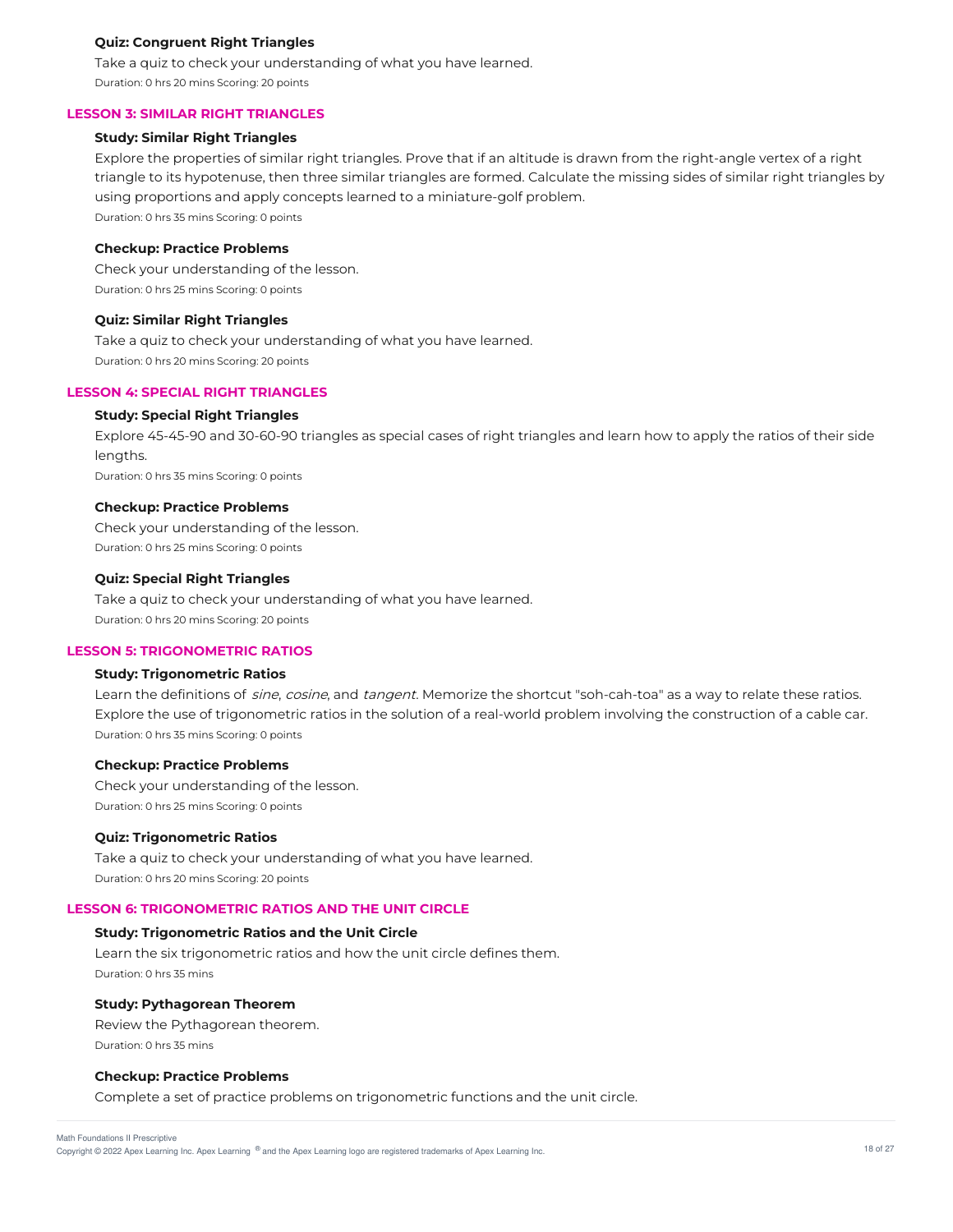Duration: 0 hrs 25 mins

#### **Quiz: Trigonometric Functions and the Unit Circle**

Take a quiz to assess your understanding of the material.

Duration: 0 hrs 20 mins Scoring: 20 points

### **LESSON 7: RIGHT TRIANGLES AND TRIGONOMETRY WRAP-UP**

### **Review: Right Triangles and Trigonometry Practice Problems**

Check your understanding of the topics in this unit. Duration: 0 hrs 25 mins Scoring: 0 points

### **Test (CS): Right Triangles and Trigonometry**

Take a computer-scored test to check what you have learned in this unit. Duration: 0 hrs 40 mins Scoring: 50 points

## **UNIT 12: QUADRILATERALS AND OTHER POLYGONS**

## **LESSON 1: ANGLE SUMS OF A POLYGON AND PROOFS**

### **Study: Angle Sums of a Polygon and Proofs**

Learn about the diagonal of a polygon, the formula for the sum of the measures of a polygon's interior angles and exterior angles, and a theorem for the sum of their measures. Duration: 0 hrs 35 mins Scoring: 0 points

#### **Checkup: Practice Problems**

Check your understanding of the lesson. Duration: 0 hrs 25 mins Scoring: 0 points

#### **Quiz: Angle Sums of a Polygon and Proofs**

Take a quiz to check your understanding of what you have learned. Duration: 0 hrs 20 mins Scoring: 20 points

### **LESSON 2: PARALLELOGRAMS AND PROOFS**

## **Study: Parallelograms and Proofs**

Learn about the definition of a parallelogram, properties and theorems of parallelograms, consecutive angle pairs, and diagonals.

Duration: 0 hrs 35 mins Scoring: 0 points

#### **Checkup: Practice Problems**

Check your understanding of the lesson. Duration: 0 hrs 25 mins Scoring: 0 points

## **Quiz: Parallelograms and Proofs**

Take a quiz to check your understanding of what you have learned. Duration: 0 hrs 20 mins Scoring: 20 points

## **LESSON 3: TESTS FOR PARALLELOGRAMS**

### **Study: Tests for Parallelograms**

Explore parallelogram theorems involving opposite side lengths, opposite and consecutive angle measures, and bisecting diagonals. Then work through a sample proof. Duration: 0 hrs 35 mins Scoring: 0 points

## **Checkup: Practice Problems**

Check your understanding of the lesson. Duration: 0 hrs 25 mins Scoring: 0 points

### **Quiz: Tests for Parallelograms**

Take a quiz to check your understanding of what you have learned. Duration: 0 hrs 20 mins Scoring: 20 points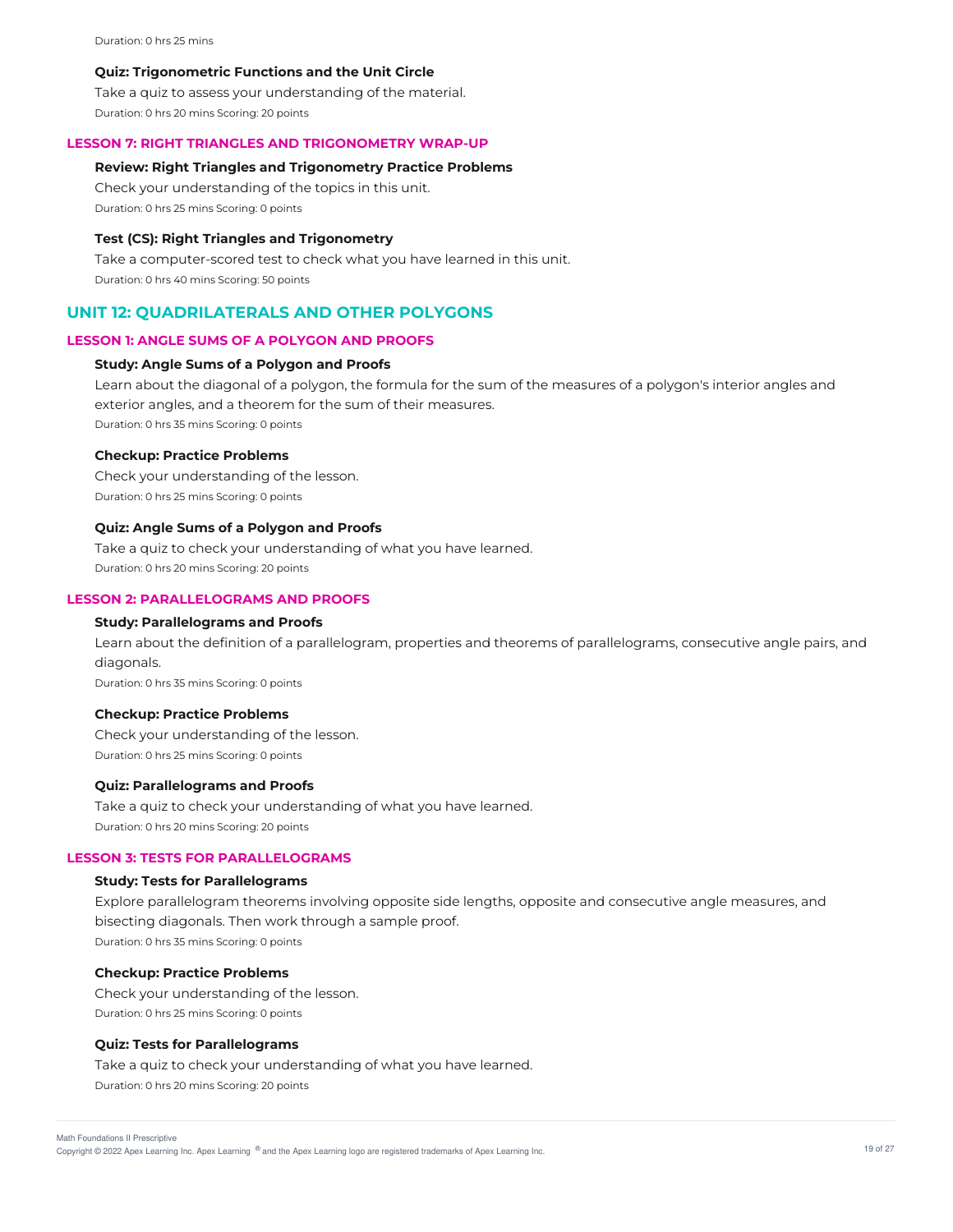## **LESSON 4: RECTANGLES**

#### **Study: Rectangles**

Learn about the definition of a rectangle, congruent diagonal theorems, and right angle theorems. Explore a sample problem about using the congruent diagonal theorem to prove that a window is rectangular. Duration: 0 hrs 35 mins Scoring: 0 points

### **Checkup: Practice Problems**

Check your understanding of the lesson. Duration: 0 hrs 25 mins Scoring: 0 points

### **Quiz: Rectangles**

Take a quiz to check your understanding of what you have learned. Duration: 0 hrs 20 mins Scoring: 20 points

### **LESSON 5: RHOMBI AND SQUARES**

## **Study: Rhombi and Squares**

Identify the properties and definitions of a rhombus and a square. Prove that the diagonals of a rhombus are perpendicular. Investigate how diagonals of a rhombus bisect opposite vertices. Apply the properties of rhombi and squares to find missing side lengths, diagonal lengths, and angle measures. Duration: 0 hrs 35 mins Scoring: 0 points

**Checkup: Practice Problems**

Check your understanding of the lesson. Duration: 0 hrs 25 mins Scoring: 0 points

#### **Quiz: Rhombi and Squares**

Take a quiz to check your understanding of what you have learned. Duration: 0 hrs 20 mins Scoring: 20 points

## **LESSON 6: TRAPEZOIDS**

### **Study: Trapezoids**

Learn the definition of a trapezoid and identify its parts. Explore how base angles and diagonals of an isosceles trapezoid are congruent. Investigate the medians of a trapezoid. Apply the properties of trapezoids and isosceles trapezoids to find missing side lengths and median lengths.

Duration: 0 hrs 35 mins Scoring: 0 points

#### **Checkup: Practice Problems**

Check your understanding of the lesson. Duration: 0 hrs 25 mins Scoring: 0 points

### **Quiz: Trapezoids**

Take a quiz to check your understanding of what you have learned. Duration: 0 hrs 20 mins Scoring: 20 points

### **LESSON 7: QUADRILATERALS AND OTHER POLYGONS WRAP-UP**

### **Review: Quadrilaterals and Other Polygons Practice Problems**

Check your understanding of the topics in this unit. Duration: 0 hrs 25 mins Scoring: 0 points

#### **Test (CS): Quadrilaterals and Other Polygons**

Take a computer-scored test to check what you have learned in this unit. Duration: 0 hrs 40 mins Scoring: 50 points

# **UNIT 13: CIRCLES WITHOUT COORDINATES**

## **LESSON 1: WHAT IS A CIRCLE?**

### **Study: What Is a Circle?**

Learn about the definition of a circle and about its center, radius, and circumference.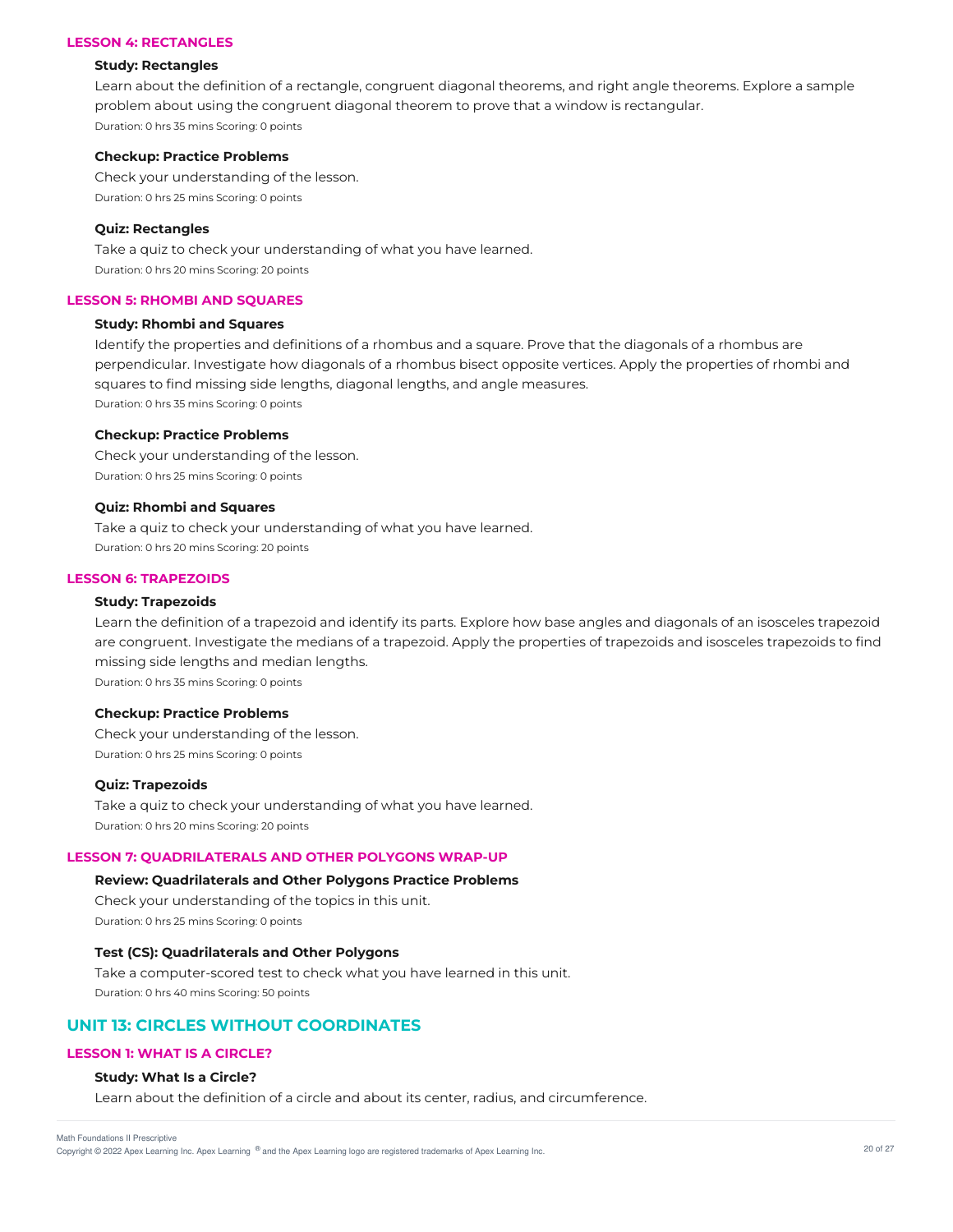#### **Checkup: Practice Problems**

Check your understanding of the lesson. Duration: 0 hrs 25 mins Scoring: 0 points

### **Quiz: What Is a Circle?**

Take a quiz to check your understanding of what you have learned. Duration: 0 hrs 20 mins Scoring: 20 points

# **LESSON 2: CHORDS**

## **Study: Chords**

Investigate the properties and definitions of chords and diameters. Discover that two chords are congruent if they are the same distance from the center of the circle. Prove that the radius bisects a chord if it is perpendicular to the chord. Duration: 0 hrs 35 mins Scoring: 0 points

#### **Checkup: Practice Problems**

Check your understanding of the lesson. Duration: 0 hrs 25 mins Scoring: 0 points

## **Quiz: Chords**

Take a quiz to check your understanding of what you have learned. Duration: 0 hrs 20 mins Scoring: 20 points

### **LESSON 3: ARCS**

## **Study: Arcs**

Learn the definitions of arc, endpoint, central angle, and intercept. Learn about minor and major arcs and semicircles, arc notation, the measure of minor and major arcs, and the arc congruence and congruent chord theorems. Duration: 0 hrs 35 mins Scoring: 0 points

### **Checkup: Practice Problems**

Check your understanding of the lesson. Duration: 0 hrs 25 mins Scoring: 0 points

#### **Quiz: Arc Types and Measure**

Take a quiz to check your understanding of what you have learned. Duration: 0 hrs 20 mins Scoring: 20 points

## **LESSON 4: CHORD AND ARC RELATIONSHIPS**

### **Study: Chord and Arc Relationships**

Learn the definitions of arc, endpoint, central angle, and intercept. Learn about minor and major arcs and semicircles, arc notation, the measure of minor and major arcs, and the arc congruence and congruent chord theorems. Duration: 0 hrs 35 mins Scoring: 0 points

#### **Checkup: Practice Problems**

Check your understanding of the lesson. Duration: 0 hrs 25 mins Scoring: 0 points

#### **Quiz: Congruent Chords and Circle Angle Measure**

Take a quiz to check your understanding of what you have learned. Duration: 0 hrs 20 mins Scoring: 20 points

## **LESSON 5: CIRCLES, ANGLES, AND PROOFS**

#### **Study: Circles, Angles, and Proofs**

Learn the definition of an inscribed angle. Experiment with inscribed angles and their intercepted arcs. Discover and prove that an inscribed angle is half the measure of its intercepted arc. Discover and prove the intersecting chord theorem.

Duration: 0 hrs 35 mins Scoring: 0 points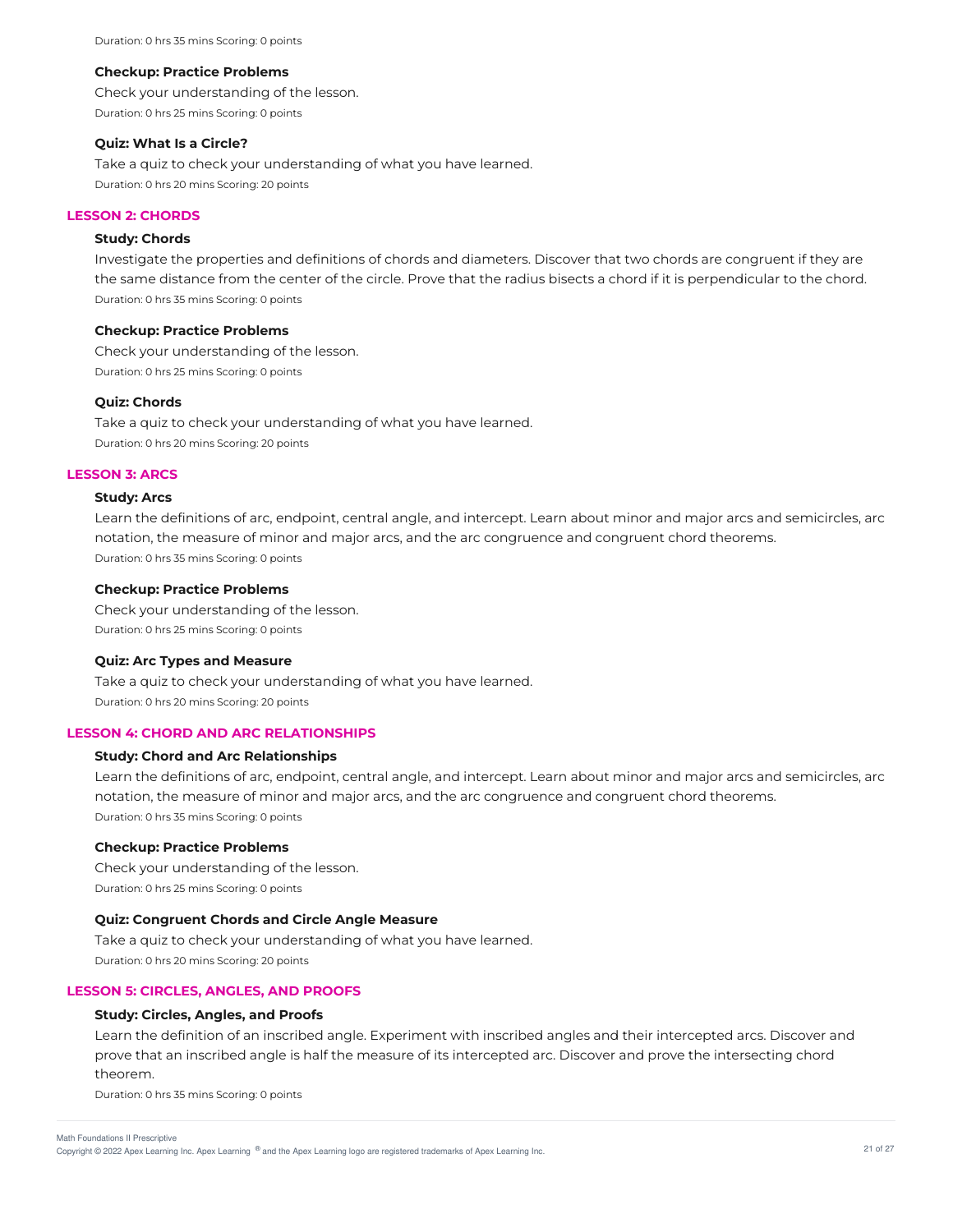#### **Checkup: Practice Problems**

Check your understanding of the lesson. Duration: 0 hrs 25 mins Scoring: 0 points

#### **Quiz: Circles, Angles, and Proofs**

Take a quiz to check your understanding of what you have learned. Duration: 0 hrs 20 mins Scoring: 20 points

#### **LESSON 6: SECANTS, TANGENTS, AND PROOFS**

### **Study: Secants, Tangents, and Proofs**

Learn about the definition of secant and about secant-secant angle, its theorem, and proving the theorem. Learn about tangent line, point of tangency and tangent segments, tangents perpendicular to a circle's radius, a tangent-tangent angle and its theorem, and a tangent-chord angle and its theorem. Explore a sample proof. Duration: 0 hrs 35 mins Scoring: 0 points

### **Checkup: Practice Problems**

Check your understanding of the lesson. Duration: 0 hrs 25 mins Scoring: 0 points

### **Quiz: Secants, Tangents, and Proofs**

Take a quiz to check your understanding of what you have learned. Duration: 0 hrs 20 mins Scoring: 20 points

## **LESSON 7: CIRCUMFERENCE AND ARC LENGTH**

## **Study: Circumference and Arc Length**

Learn about the irrational number pi and the formula for finding the circumference of a circle. Apply circumference to a real-world problem about how to build a bridge that's tall enough for boats to travel beneath it. Learn about the degree measure of an arc and arc length. Derive the formula for arc length. Duration: 0 hrs 35 mins Scoring: 0 points

#### **Checkup: Practice Problems**

Check your understanding of the lesson. Duration: 0 hrs 25 mins Scoring: 0 points

### **Quiz: Circumference and Arc Length**

Take a quiz to check your understanding of what you have learned. Duration: 0 hrs 20 mins Scoring: 20 points

### **LESSON 8: AREA AND SECTORS**

#### **Study: Area and Sectors**

Learn about the formula for the area of a circle. Explore a case study comparing the cost per square inch of small and large pizzas. Learn about sectors and the area of a sector. Duration: 0 hrs 35 mins Scoring: 0 points

#### **Checkup: Practice Problems**

Check your understanding of the lesson. Duration: 0 hrs 25 mins Scoring: 0 points

### **Quiz: Area and Sectors**

Take a quiz to check your understanding of what you have learned. Duration: 0 hrs 20 mins Scoring: 20 points

# **LESSON 9: CIRCLES AND TRIANGLES**

## **Study: Circles and Triangles**

Learn about inscribed objects; circumscribed objects; and the definitions of incenter and circumcenter. Duration: 0 hrs 35 mins Scoring: 0 points

#### **Checkup: Practice Problems**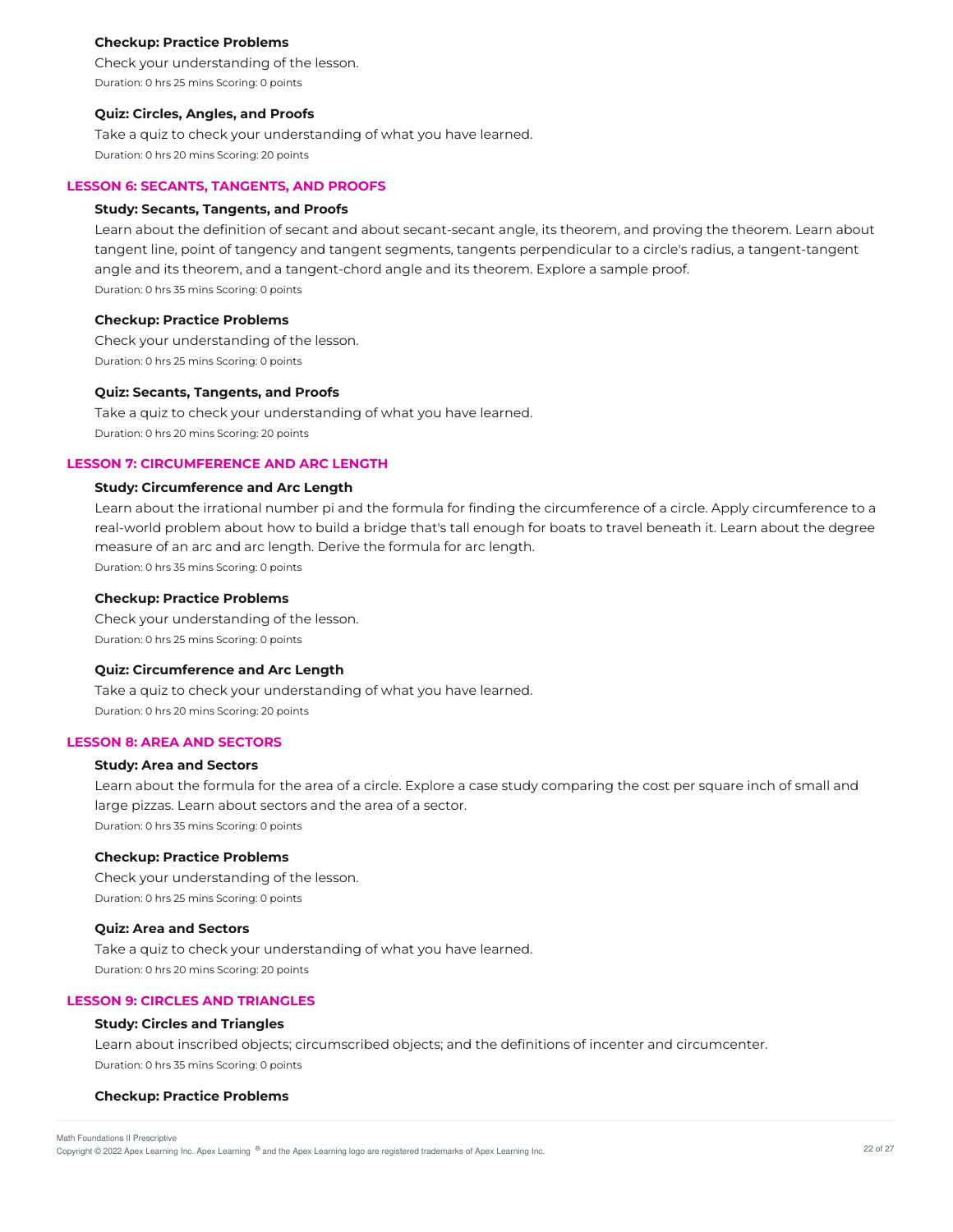Check your understanding of the lesson. Duration: 0 hrs 25 mins Scoring: 0 points

### **Quiz: Circles and Triangles**

Take a quiz to check your understanding of what you have learned. Duration: 0 hrs 20 mins Scoring: 20 points

### **LESSON 10: CIRCLES AND POLYGONS**

### **Study: Circles and Polygons**

Learn about the theorems of a quadrilateral inscribed in a circle and of a parallelogram inscribed in a circle. Duration: 0 hrs 35 mins Scoring: 0 points

### **Checkup: Practice Problems**

Check your understanding of the lesson. Duration: 0 hrs 25 mins Scoring: 0 points

## **Quiz: Circles and Polygons**

Take a quiz to check your understanding of what you have learned. Duration: 0 hrs 20 mins Scoring: 20 points

# **LESSON 11: CIRCLES WITHOUT COORDINATES WRAP-UP**

# **Review: Circles Without Coordinates Practice Problems**

Check your understanding of the topics in this unit. Duration: 0 hrs 25 mins Scoring: 0 points

### **Test (CS): Circles Without Coordinates**

Take a computer-scored test to check what you have learned in this unit. Duration: 0 hrs 40 mins Scoring: 50 points

# **UNIT 14: CONIC SECTIONS**

# **LESSON 1: FROM LINES TO CONIC SECTIONS**

## **Study: From Lines to Conic Sections**

Learn about four kinds of conic sections, as well as the definitions of right circular cone, nappe, vertex, conic section, and cross section. Duration: 0 hrs 35 mins Scoring: 0 points

#### **Checkup: Practice Problems**

Complete a set of practice problems to check your understanding of the lesson. Duration: 0 hrs 25 mins Scoring: 0 points

### **Quiz: From Lines to Conic Sections**

Take a quiz to check your understanding of what you have learned. Duration: 0 hrs 20 mins Scoring: 20 points

## **LESSON 2: GEOMETRY OF CONIC SECTIONS**

### **Study: Geometry of Conic Sections**

Learn about parts and geometric properties of circles, ellipses, hyperbolas, and parabolas. Duration: 0 hrs 35 mins Scoring: 0 points

#### **Checkup: Practice Problems**

Complete a set of practice problems to check your understanding of the lesson. Duration: 0 hrs 25 mins Scoring: 0 points

## **Quiz: Geometry of Conic Sections**

Take a quiz to check your understanding of what you have learned. Duration: 0 hrs 20 mins Scoring: 20 points

#### **LESSON 3: MIDPOINT FORMULA**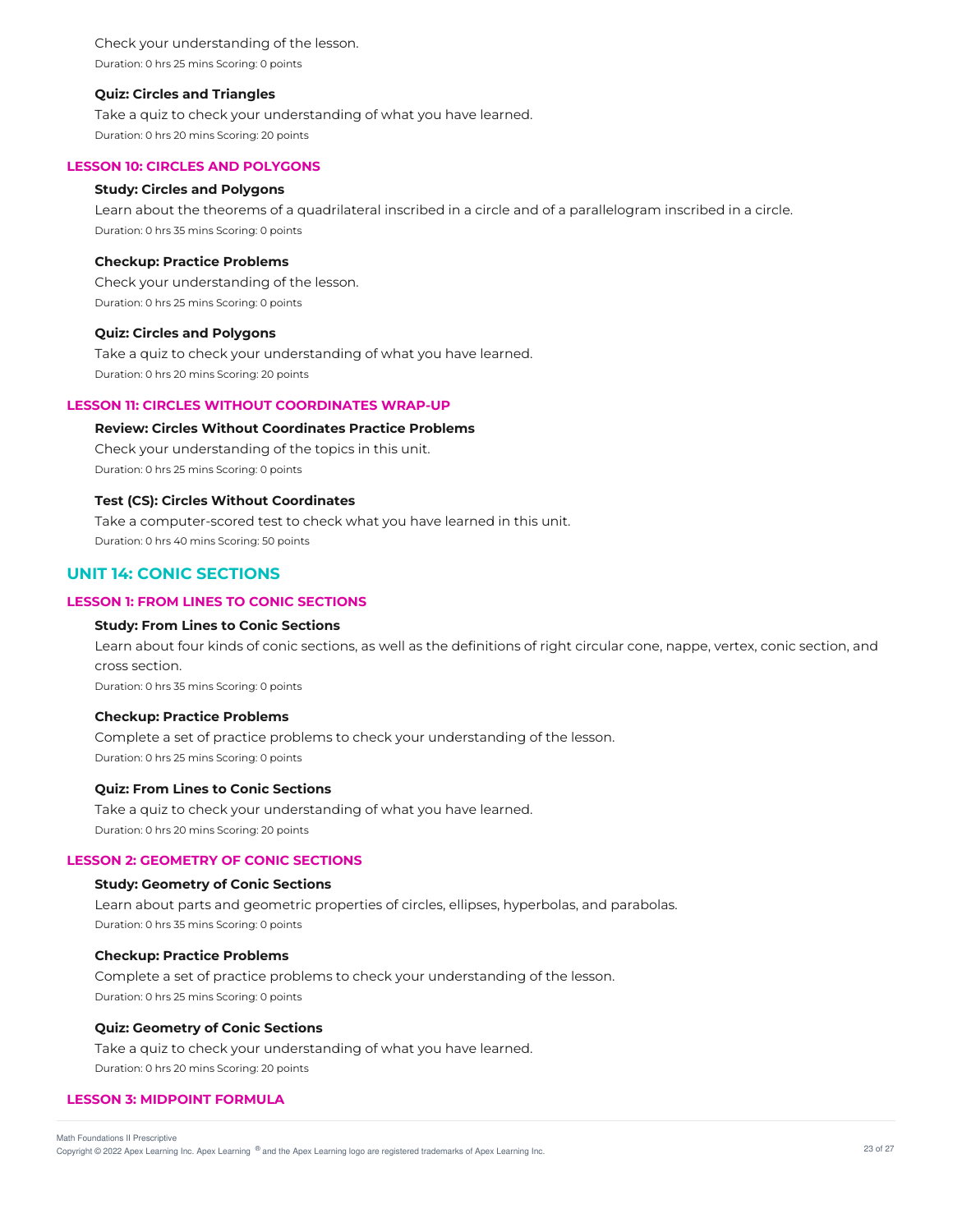### **Study: Midpoint Formula**

Learn about the midpoints of horizontal, vertical, and diagonal line segments and about the midpoint formula. Complete a sample problem. Duration: 0 hrs 35 mins Scoring: 0 points

#### **Checkup: Practice Problems**

Check your understanding of the lesson. Duration: 0 hrs 25 mins Scoring: 0 points

## **Quiz: Midpoint Formula**

Take a quiz to check your understanding of what you have learned. Duration: 0 hrs 20 mins Scoring: 20 points

### **LESSON 4: THE DISTANCE FORMULA**

## **Study: The Distance Formula**

Derive the distance formula from the Pythagorean theorem. Use this formula to calculate the distance between any two points. Apply the distance formula in a real-world problem that involves locating the shortest route on a nautical map. Duration: 0 hrs 35 mins Scoring: 0 points

#### **Checkup: Practice Problems**

Check your understanding of the lesson. Duration: 0 hrs 25 mins Scoring: 0 points

## **Quiz: The Distance Formula**

Take a quiz to check your understanding of what you have learned. Duration: 0 hrs 20 mins Scoring: 20 points

## **LESSON 5: CIRCLES WITH COORDINATES AND PROOFS**

## **Study: Circles with Coordinates and Proofs**

Use algebra to find an equation whose solution set is a circle. Learn about the standard equation for circles that are not centered at the origin.

Duration: 0 hrs 35 mins Scoring: 0 points

#### **Checkup: Practice Problems**

Check your understanding of the lesson. Duration: 0 hrs 25 mins Scoring: 0 points

#### **Quiz: Circles with Coordinates and Proofs**

Take a quiz to check your understanding of what you have learned. Duration: 0 hrs 20 mins Scoring: 20 points

## **LESSON 6: PARABOLAS**

#### **Study: Parabolas**

Learn about finding a parabola's equation from its graph; the effect of the squared variable's coefficient on the parabola's orientation and shape; equations of parabolas with vertices at points other than the origin; vertex form and standard form of an equation for a parabola; and converting between vertex form and standard form. Duration: 0 hrs 35 mins Scoring: 0 points

#### **Checkup: Practice Problems**

Complete a set of practice problems to check your understanding of the lesson. Duration: 0 hrs 25 mins Scoring: 0 points

### **Quiz: Parabolas**

Take a quiz to check your understanding of what you have learned. Duration: 0 hrs 20 mins Scoring: 20 points

#### **LESSON 7: LOCUS OF POINTS**

## **Study: Locus of Points**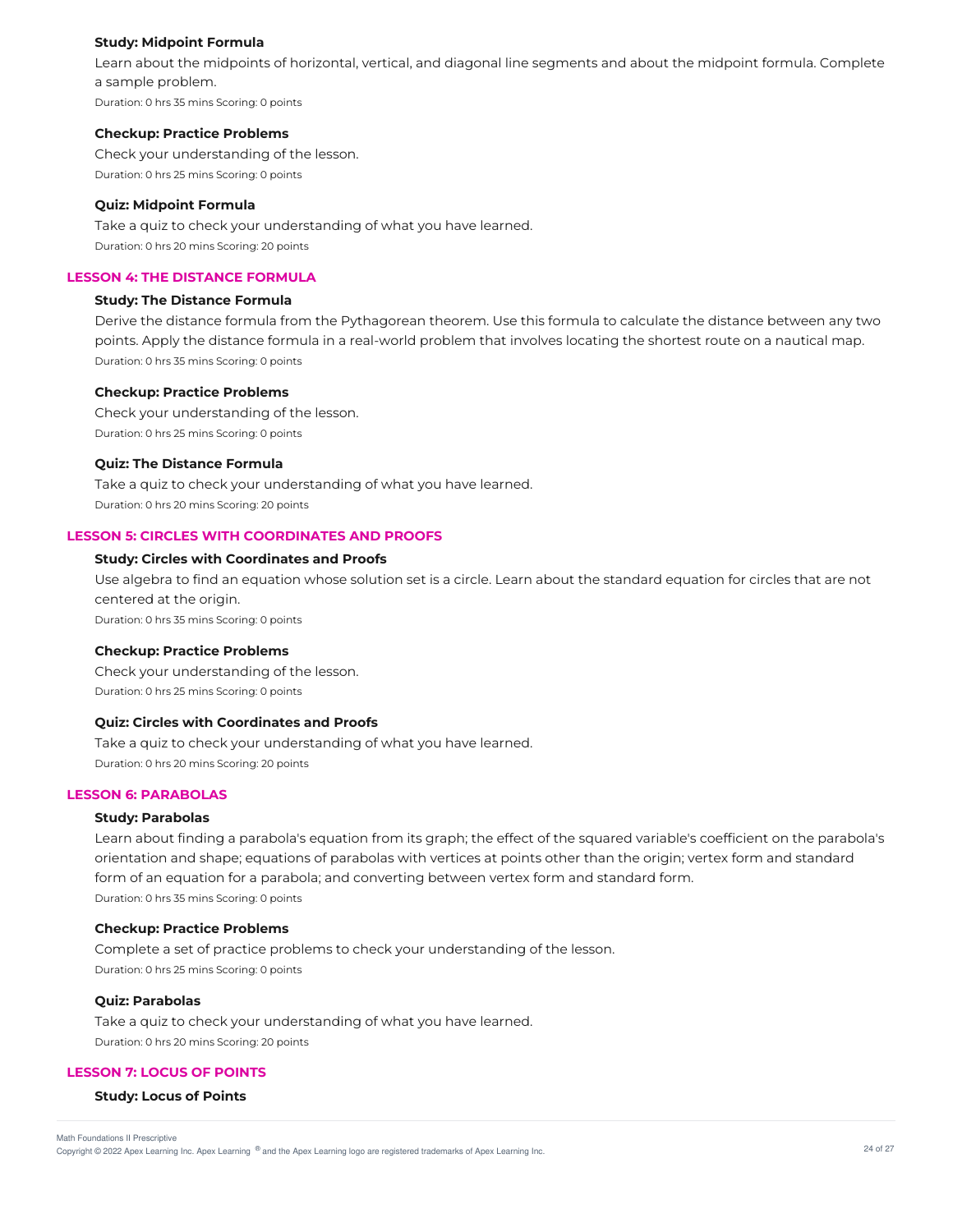Learn about defining objects in terms of points and given distances. Explore examples of a parabola and bisecting angles.

Duration: 0 hrs 35 mins Scoring: 0 points

#### **Quiz: Locus of Points**

Take a quiz to check your understanding of what you have learned. Duration: 0 hrs 20 mins Scoring: 20 points

### **LESSON 8: CONIC SECTIONS WRAP-UP**

### **Review: Conic Sections Practice Problems**

Check your understanding of the topics in this unit. Duration: 0 hrs 25 mins Scoring: 0 points

## **Test (CS): Conic Sections**

Take a computer-scored test to check what you have learned in this unit. Duration: 0 hrs 40 mins Scoring: 50 points

# **UNIT 15: THREE-DIMENSIONAL SOLIDS**

#### **LESSON 1: WHAT IS A POLYHEDRON?**

#### **Study: What Is a Polyhedron?**

Learn about the definition and elements of a polyhedron, prisms and their components, triangular and rectangular prisms, cubes, and regular and irregular pyramids. Duration: 0 hrs 35 mins Scoring: 0 points

### **Quiz: What Is a Polyhedron?**

Take a quiz to check your understanding of what you have learned. Duration: 0 hrs 20 mins Scoring: 20 points

# **LESSON 2: CYLINDERS AND CONES**

## **Study: Cylinders and Cones**

Learn about the definition, components, and properties of a cylinder; the definition and components of a cone; and the similarities between cones and pyramids. Duration: 0 hrs 35 mins Scoring: 0 points

#### **Quiz: Cylinders and Cones**

Take a quiz to check your understanding of what you have learned. Duration: 0 hrs 20 mins Scoring: 20 points

### **LESSON 3: PLATONIC SOLIDS**

#### **Study: Platonic Solids**

Learn about polygonal numbers, regularity of Platonic solids, and building your own Platonic solids. Duration: 0 hrs 35 mins Scoring: 0 points

#### **Quiz: Platonic Solids**

Take a quiz to check your understanding of what you have learned. Duration: 0 hrs 20 mins Scoring: 20 points

#### **LESSON 4: SURFACE AREA**

### **Study: Surface Area**

Learn about perimeter and surface area; base and lateral area; slant height versus altitude; and the formulas for surface area of a right prism, an oblique prism, a regular pyramid, an oblique cylinder, a right cone, and an oblique cone. Explore sample problems dealing with these subjects. Duration: 0 hrs 35 mins Scoring: 0 points

#### **Checkup: Practice Problems**

Check your understanding of the lesson. Duration: 0 hrs 25 mins Scoring: 0 points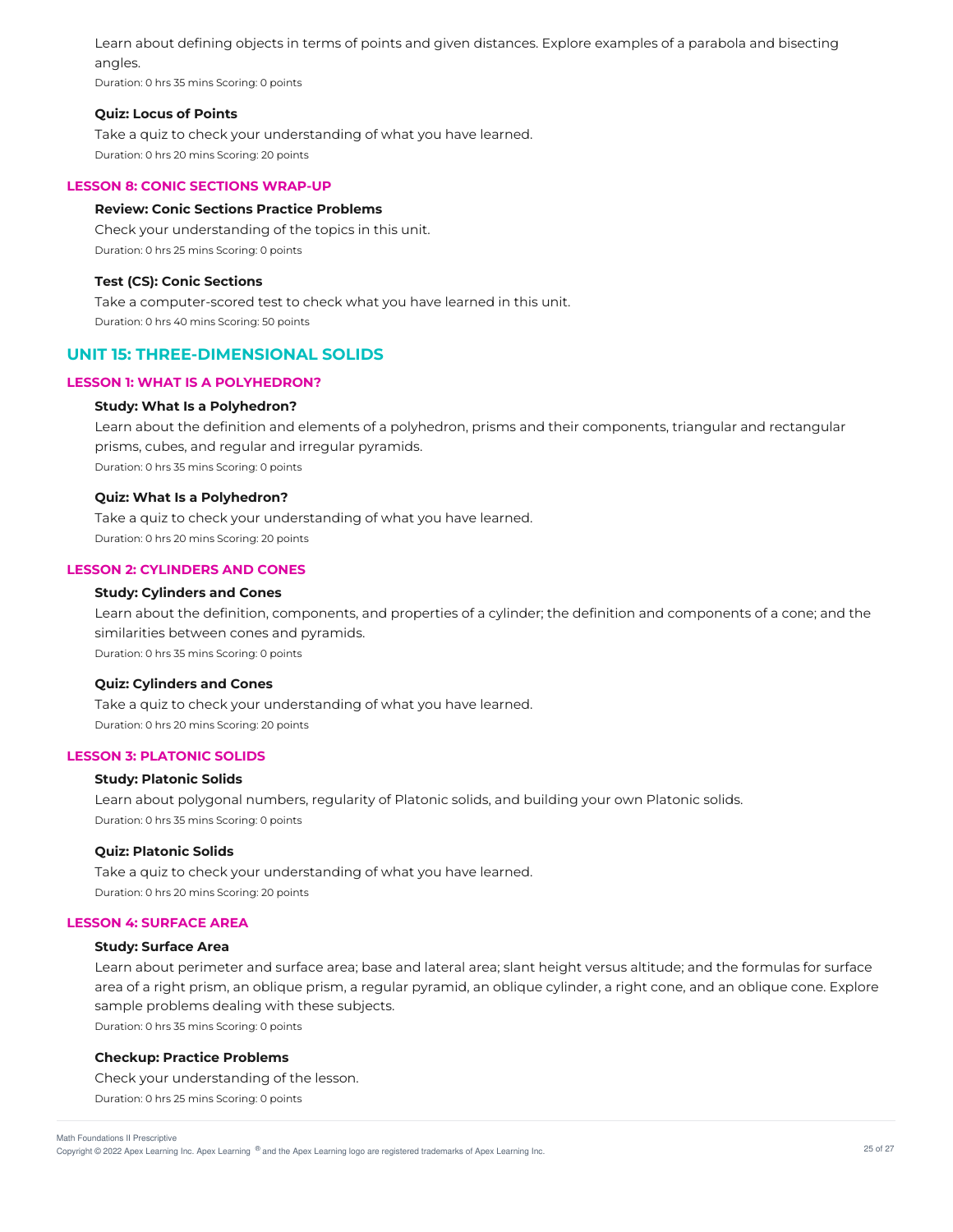#### **Quiz: Surface Area**

Take a quiz to check your understanding of what you have learned. Duration: 0 hrs 20 mins Scoring: 20 points

### **LESSON 5: VOLUME**

### **Study: Volume**

Learn about area and volume, the formulas for volume of a cube and a rectangular prism, and Bonaventura Francesco Cavalieri's principle. Learn about the formulas for volume of a cylinder, a pyramid, and a cone; explore sample problems dealing with these formulas. Learn about cross-sectional area.

Duration: 0 hrs 35 mins Scoring: 0 points

## **Checkup: Practice Problems**

Check your understanding of the lesson. Duration: 0 hrs 25 mins Scoring: 0 points

#### **Quiz: Volume**

Take a quiz to check your understanding of what you have learned. Duration: 0 hrs 20 mins Scoring: 20 points

## **LESSON 6: SPHERES**

## **Study: Spheres**

Learn about the definition of a sphere; the formulas for surface area and volume of a sphere; comparing the surface area and volume of a sphere, cube, cylinder, and cone; and using Cavalieri's principle to derive the formula for volume of a sphere.

Duration: 0 hrs 35 mins Scoring: 0 points

## **Checkup: Practice Problems**

Check your understanding of the lesson. Duration: 0 hrs 25 mins Scoring: 0 points

#### **Quiz: Spheres**

Take a quiz to check your understanding of what you have learned. Duration: 0 hrs 20 mins Scoring: 20 points

### **LESSON 7: SIMILAR SOLIDS**

## **Study: Similar Solids**

Learn about similar prisms, pyramids, cylinders, cones, and spheres; the constant ratio between corresponding parts of similar solids; and the ratio of volumes of similar solids. Duration: 0 hrs 35 mins Scoring: 0 points

### **Checkup: Practice Problems**

Check your understanding of the lesson. Duration: 0 hrs 25 mins Scoring: 0 points

#### **Quiz: Similar Solids**

Take a quiz to check your understanding of what you have learned. Duration: 0 hrs 20 mins Scoring: 20 points

### **LESSON 8: THREE-DIMENSIONAL SOLIDS WRAP-UP**

### **Review: Three-Dimensional Solids Practice Problems**

Check your understanding of the topics in this unit. Duration: 0 hrs 25 mins Scoring: 0 points

### **Test (CS): Three-Dimensional Solids**

Take a computer-scored test to check what you have learned in this unit. Duration: 0 hrs 40 mins Scoring: 50 points

# **UNIT 16: SEMESTER 2 EXAM**